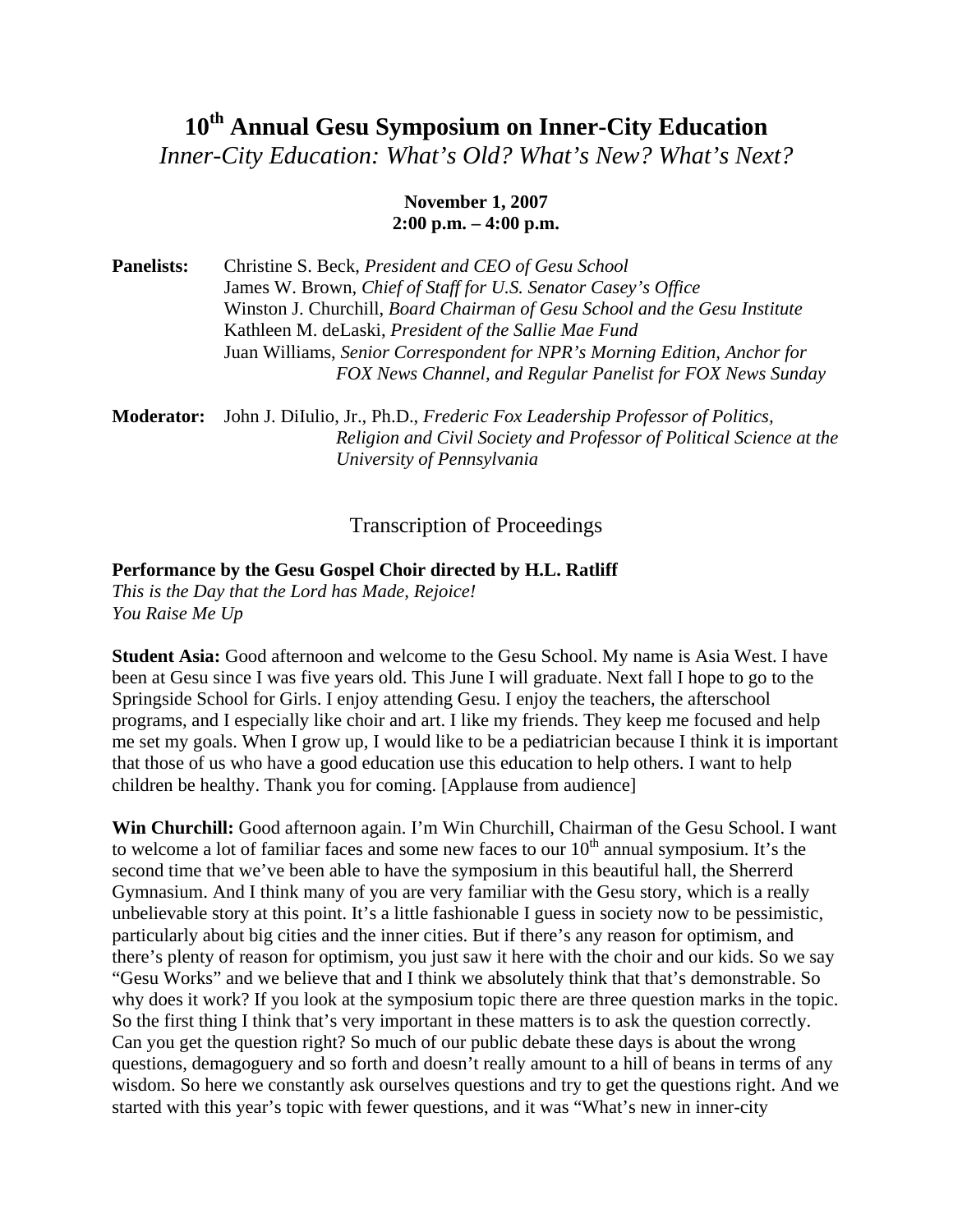education?" And then in discussing it we said, "Well, unfortunately, and maybe Gesu is an exception, a wonderful exception, there's a lot more that's old in the situation with respect to education in our inner cities than that's new." There are a lot of news stories that come out of the Gesu every year, and for a lot of good reasons, but we don't know all the answers. So the purpose of our symposia is not just to talk about Gesu and the purpose of the Gesu Institute is not just to talk about the Gesu, because we think here for many reasons we have it substantially right. Gesu does work for our kids and for our families. So why do we have it right? Are we able to abstract from the experience here some more general principles that can be applied in other schools? I was out at Immaculata University earlier this week, and of course the IHM sisters along with the Society of Jesus are our sponsoring orders, and thank God for them, with very few Catholic kids of course in the student body. So this is a wonderful tribute to the founding principles of those two great orders. And David McCullough had been there a few days earlier talking about his great book *1776*. And a few days after that David McCullough was at Carpenters' Hall, which is of course where the Constitution was debated and framed, and that's about six miles from here. O.K., so there's a whole set of principles that were adopted for our country by that great group of men and women more than 200 years ago. And then about 100 or so years ago, John Dewey and others decided that equality and justice demanded that there be public education, so that people would have a fair shot at rising through the ranks of what was becoming a very complex society and now is even more so. So equality and justice are still the basic principles of what we're about here. And there are a lot of different ways to skin the cat and we don't propose or kid ourselves that we have all the answers here. So the purpose of these symposia and something like the Gesu Institute is to try to first ask the correct questions, gain some wisdom from experience and also from the founding principles that you're operating on, and try to spread that knowledge into other schools. If we were all to walk the six miles between here and Carpenters' Hall, we would pass about eight schools that unfortunately do not work as well. Some of them don't work at all. O.K. And I said here before, it's not about money. I also had the benefit of a meeting with the Secretary of Education on Tuesday, Margaret Spellings, a great public servant, a wise woman, you know, and has done an tremendous job. No Child Left Behind, she's essentially the authoress of that legislation. And that's now been effected in all 50 states and there are a lot of political issues about that in terms of intervention by one bureaucracy, in my view, onto other bureaucracies, so you know you get the battle of the bureaucracies and people going nose to nose, debating very often the wrong questions. Right? But the budget for No Child Left Behind for this coming year is, take a guess, \$24.5 billion. Billion. So it's not about the money. It's not about the kids. It's not about our families. You know, there's something that, we need to crack the code, we continue to have these sessions. We do it here. We do it annually. We do it every day really. What is it exactly that's necessary to make these schools work? And it's not a real simple answer, but I don't think it's rocket science either because here we have an example of a school that does work. And you know, I think it has to do with the care, it has to do very much with what goes on in the classroom, the love of the teachers for the kids, the love of the kids for the teachers, the participation of the families, and people like yourselves who care enough to ask these questions, and try to learn about the answers. So we're very very grateful always for anytime we can get anybody down to the Gesu, we try to have everything here. And we're lucky and we're fortunate and we thank God really for all of you and for this great school. And now I'm going to introduce the panel, which is another great pleasure. You have fairly long bios of all the members of our panel, so I'll say a few more personal words I think.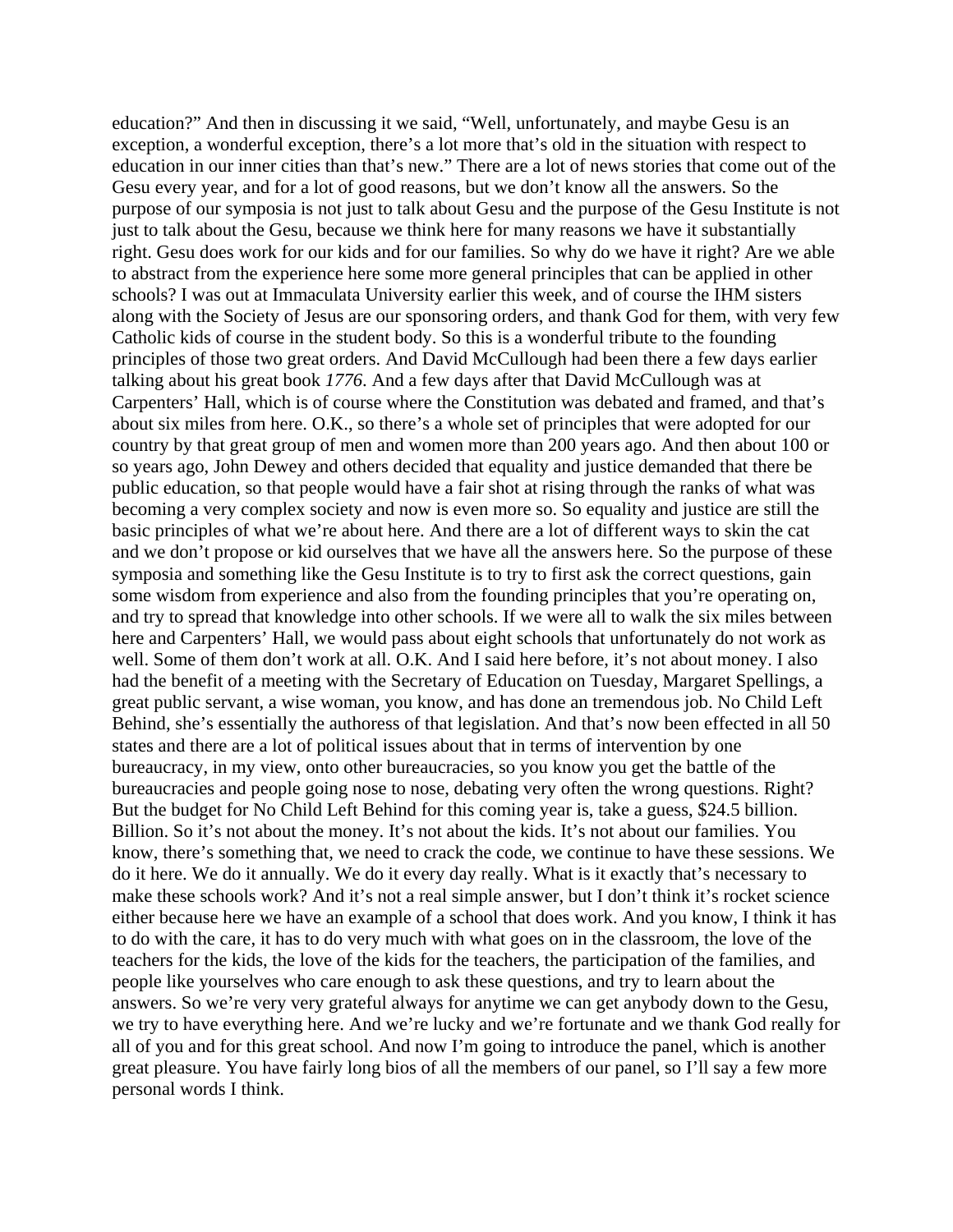On the left end is my partner Jim Brown. Jim had been a trustee of the Gesu for many years and had been a partner in our firm for twelve years, and then was called back to public service, so he's presently Chief of Staff to Senator Bob Casey of Pennsylvania. Prior to that he was Chief of Staff to Governor Robert Casey, Bob's father, and served for many years in that role. Jim was the man that held the meeting at Carpenters' Hall. Typical of Jim and of the way we try to do things in a conciliatory fashion, is that they had Chiefs of Staff not only from the Democratic side but also from the Republican side in one room. Amazingly, it reminded me of Dr. Strangelove – you know you can't fight in here, this is the war room. [Laughter from audience] So we miss Jim very much up here, but the republic is better for having him where he is in Washington.

Kathleen deLaski is the president of the Sallie Mae Fund, which is the nonprofit organization connected to Sallie Mae. She has a very very distinguished career prior to that. Of course Sallie Mae is very very important in higher education and in other aspects of education – college preparedness and that sort of thing. Kathleen was a correspondent for NPR for some years. She was the first female spokesperson for the Department of Defense, under I think President Reagan, and then President Ford the first, yes?

## **Kathleen deLaski:** Actually Clinton.

**Win Churchill:** And Clinton, briefly. A brief encounter with Clinton. So Kathleen, thank you very much for accepting our invitation.

And Juan Williams probably needs even less introduction. Juan is the correspondent at NPR that you hear every morning if you listen to NPR, and you probably should, also the author of a recent book on the Bill Cosby matters, and he's in our opinion on the right side of all of these issues. So Juan, we thank you very much for taking time to be here today.

John DiIulio [moderator] again needs no introduction. He's the Fox Leadership professor at Penn, formerly head of the Faith-Based Office at the White House. He's been a Gesu trustee, I guess, virtually from the beginning, John. And one of the wisest men we could ever call upon.

And then Chris Beck is of course our president. Along with the teachers and other members of the staff, she's spending her life in these halls, and that's where it really comes from. I think that's the distinguishing factor – it's the love and the care and the judgment and the concern that's telegraphed everyday from Chris and the staff and our teachers to our children, and vice versa, and to our families. So that's kind of the distinguishing feature I think of this kind of education. It's not just about testing for math and testing for reading and where are we. The objective things, which are about the only things that government can do, is to allocate money and to say in order to be responsible with the allocation, we have to have some accountability, so now we have to have objective tests and you know, you have all that debate are they really a) objective, and b) meaningful, more importantly. But here it's about character formation, in addition. And that's long in the tradition of the IHM sisters and the Jesuit order, because the formation of our kids' character is the most important thing that we can convey here. As you know, Gesu is open admissions, so it's a neighborhood school, first come first served, and that's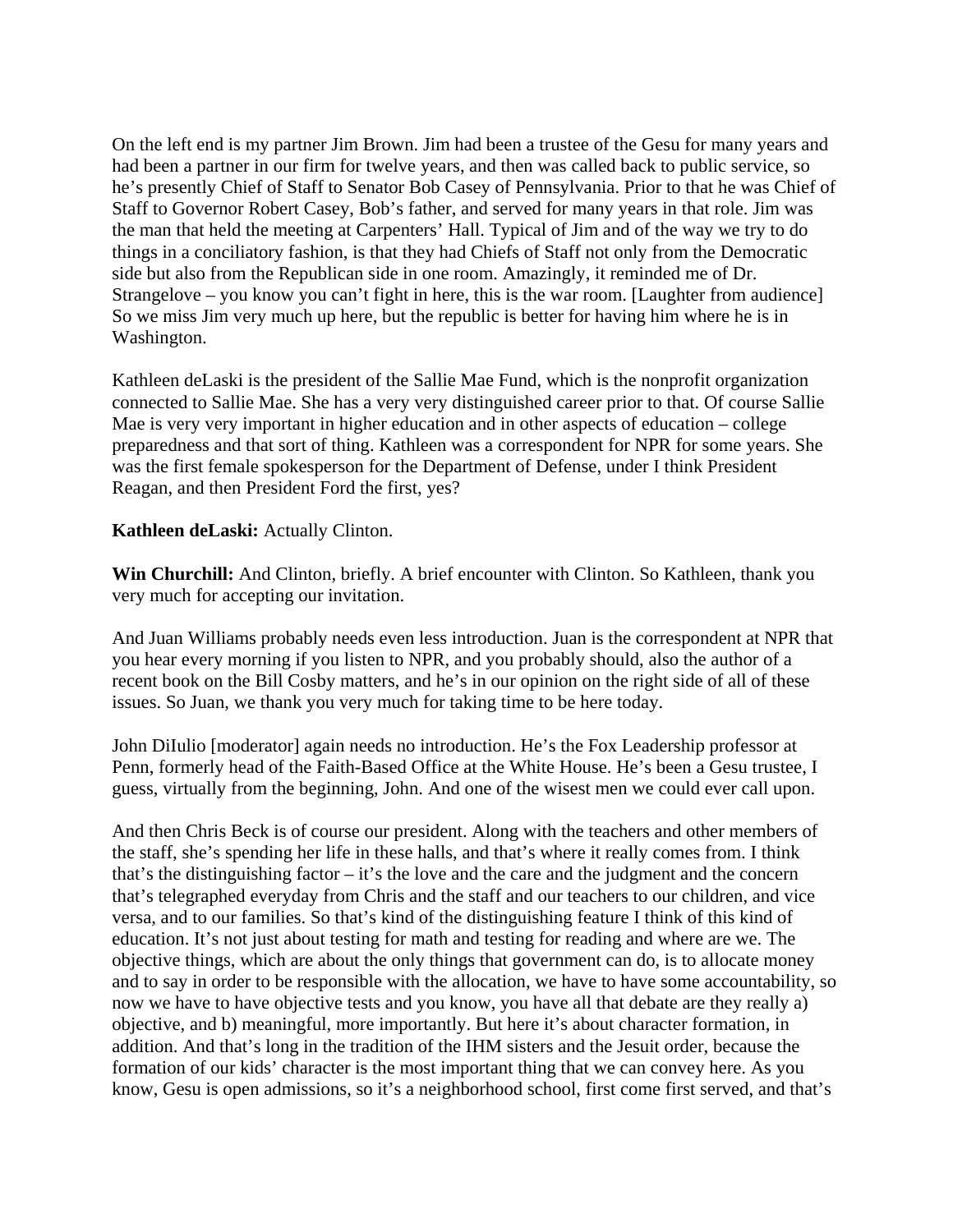a bit of a challenge sometimes in the classroom because you're teaching, you know, to a very spread out kind of academic population. But the common factors have to do with the character formation, and basically you know, what is the meaning of life, and what is the meaning of life in the  $21<sup>st</sup>$  century in a country that was founded six miles from here. So these are the kind of questions that we like to promote. And now I'm going to stop and turn it over to John.

**John DiIulio:** Thank you. Thank you, Mr. Chairman. Thank you. [Applause from audience] Thanks everyone for coming out. It's a special privilege today to be back for the  $10<sup>th</sup>$  Gesu symposium and to have such an incredible group of people to be here with us to discuss issues related to the health and well being and future of inner-city children. It's a real treat to be with Win, obviously, and Chris our Gesu colleagues; with Jim our Gesu colleague always and forever; and with Kathleen; and with Juan, who is, along with Gesu's own Tim Russert, the best, most thoughtful, most truth-telling voice there is in national politics and media affairs. So it's a real privilege to be with you all.

My job – and I'm really glad for the new gym, because with this table, you can't see the rest of me, huh yeah. [Laughter from audience] I lost about sixty pounds since last year. I gained seventy. But in any case, [Laughter from audience] but I did lose sixty.

Let me try to just very quickly frame these issues. And then I want to turn  $-I'll$  pitch a question, a bit of a focus, going first to Chris, and then to Jim, then Kathleen, and then Juan, with Chairman Win there to jump in at any point in time. You don't tell the chairman when to jump in, he just does. Let me try to frame where we're at, because this is our 10th symposium, and ten years ago when we assembled in the basement here at the Gesu with Tim Russert, we had a lot of questions, a lot of aspirations. And I think for the Gesu School, as Win said, we've met, largely, if not exceeded, our aspirations, in terms of our children achieving, in terms of this incredible space that we're in now for our children. But then as now, we were about the question of the children who are not in, if you will, our own life boat, and how do we reach out and help and sort of Gesuize the world, if you will. And the Gesu Institute with our great Executive Director Letitia Biddle, who I know is here somewhere, and also with the help and support of our friends in the Fox program at Penn, has really made an effort to sort of spread the good news, if you will, about how to lift up and improve inner-city education more generally.

And I think if you step outside of Gesu and Philly and you look nationally, you will find that some good things have happened over the past ten years. Since the first symposium was held, for example, there has been an increase – pretty significant increase actually – over the last five or six years in the amount of money that the federal government supplies to schools that teach inner-city kids. Title I funding, so-called, is up about 25% over the past five or six years. And while money is not the answer, it's always better to have more, especially if you do good things with it. That's the good news with respect to public funding. With respect to nonpublic schools, however, in finances, the independent school sector, the Catholic school sector that serves innercity kids, has struggled. Bottom line is there are fewer Catholic schools serving poor children today then there were ten years ago when we had our first symposium and that's a real real concern. I say, Jim, the debate about vouchers will be over and we'll have vouchers the day the last Catholic school closes in urban America, when there are no schools left hardly to supply the quality education. Also since '97 there have been some educational gains. If you look at the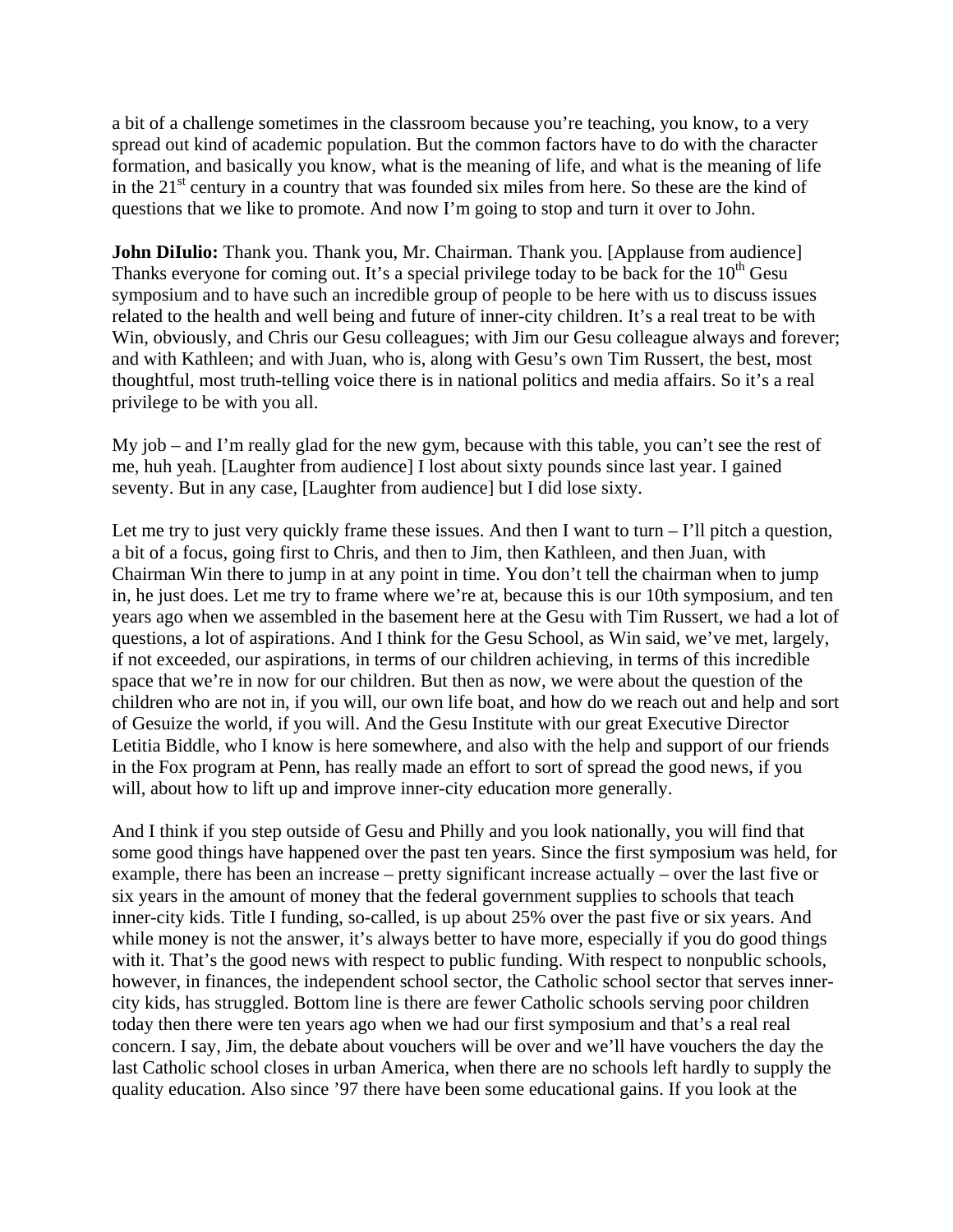standardized testing, there have been some gains. And they're not trivial gains, but and as you know I am a social scientist which means I do engage in the elaborate demonstration of the obvious by methods that are obscure, I would tell you that the only real gains that can withstand sort of tests of statistical significance are among nine-year-olds in K-12 math. And those gains are national. Those gains do not apply, per say, to poor children, to low income children, to children as we would have so many here concentrated in North and North Central Philly. Among the poorest children in urban American, extreme rates of educational failure and stubbornly high drop out rates are as bad as they were a decade ago. And in fact, if you saw the report the other day about these schools, 12% of the schools – I don't like the title – "Factories of Failure" – but 12% of them are schools where, in places where, in school districts where, only 60% of kids will graduate from high school. That obviously is a sad statistic and unacceptable. And then quickly, a few months ago the Jack Kent Cook Foundation put out a report – and truth in advertising, I was a coauthor of that report – but the Jack Kent Cook Foundation put out a report which documented something that I never prayed so hard that the findings would come out differently than they did, and was disappointed. We looked at the nation's highest-achieving quartile of students. And then we broke it down by income. And what we found is that if you look at kids who are in the bottom quintile, or the bottom two quintiles of the economic distribution, who are in the top quartile, the top quarter, in terms of test scores and achievement – so the highachieving children – they are lost to what we called the "achievement trap." What happens to those children is, the children who are high academic achievers, who are also however lowincome, drop out of school and fail to graduate and fail to go on to college at about the same rate as lower-achieving low-income kids, which means that we're not doing a good enough job in lifting up and supporting even those kids who are naturally gifted, naturally talented. They're getting lost in the shuffle. They're falling in between the cracks. We're not doing our job. We do have this achievement trap.

Now, all that said, as Win indicated, we here at the Gesu and the Gesu Institute believe and hope in the unseen. We even occasionally believe and hope in the seen. We believe that all children can succeed. And we believe that no matter what their reality, we should do all that we can and if necessary die trying. There are things that are happening out there to lift up and support innercity children in inner-city schools. There are ways and means and strategies. There is a greater general consciousness even though we are still unfortunately leaving millions and millions of kids behind.

So to begin to talk about what's old, what's new, in inner-city education, from a standpoint of somebody who is up close and personal, and where the rubber meets the road, our own Chris Beck. Chris, why don't you give us first a little bit of assessment, and then, a couple of - I hope hopeful assessments of where we might go over then next ten years.

**Chris Beck:** Sure. Well, obviously, everyone has said so far that Gesu School works, so that's my starting point. And we do have open admissions. Our mission is to serve this neighborhood, the children who live here. I venture to say every one of our children in the building has had a personal experience of gun violence at some level. It is not unusual for family members to be incarcerated. These children's lives are not beautiful, but the children are. And I know that each and every one of you agrees with me that every one of them deserves a fair shot at a quality education. It's the only way we're going to break the cycle of poverty and violence in our cities.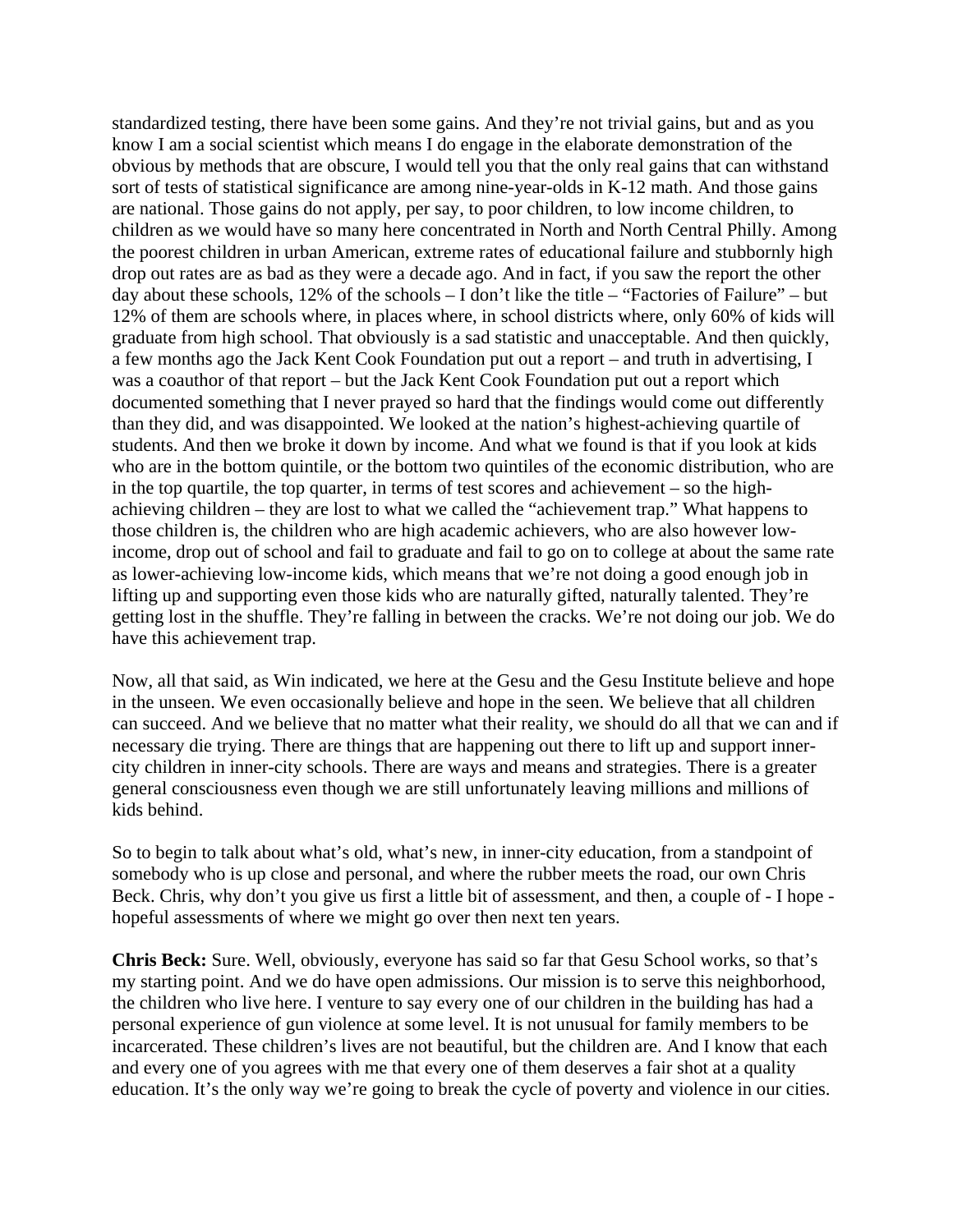Two statistics of Gesu's graduates I'd like to put on the table here. One is from Gesu's graduating class of 2003: 91% graduated from high school in June, on time, in four years. And we all know how dismal our city's overall high school graduation rate is. Of our [Applause from audience] Yeah. We're proud of that. Of our last year's  $8<sup>th</sup>$  graders who have all begun high school, 30% of them are in highly selective college prep schools, whether Catholic, independent, or magnet schools. That too is amazing when you think almost all of them started with language deficits way below grade level. That same group of 8<sup>th</sup> graders improved their Terra Nova test scores an average of  $68\%$  over their scores in  $4<sup>th</sup>$  grade. [Applause from audience]

It can be done and I think part of the reason how it can happen here is we have a really strong infrastructure. We have a fabulous board of trustees. We have amazingly committed and mission-driven faculty and staff and volunteers. We provide so much remedial work it's amazing. Two full-time special ed teachers, an after-school literacy program for  $1<sup>st</sup>$  through  $4<sup>th</sup>$ graders who are below grade level. But at the other end of the spectrum, we provide advanced math and advanced writing, across the board. The single-gender classes that earlier we were talking about, the problem with black males in the inner city – our single gender classes in  $3<sup>rd</sup>$ through  $5<sup>th</sup>$  grades have kept our boys in school – with male teachers, mind you, great male role models – have kept our boys in school, achieving and caring about learning. Because of this infrastructure, I think we're able to take risks. We're able to try things that are innovative. Yes, we have to raise a lot of money to do it, but it really makes a difference. As we've been exploring the Gesu Institute and seeing how that's evolving, and thanks to Letitia Biddle who John mentioned, with her wonderful creativity and high energy to make this work, to reach out to meet the needs of nonpublic schools that really want to strengthen themselves and better educate their children. But as we're seeing, this lack of strong infrastructure is one of the biggest problems. With limited funds there are no options. You can't take risks. You can't try new things. You can't keep full-time music and art teachers and computer teachers. So it's a big problem. We're excited that in June, Letitia has arranged a partnership with the Office of Catholic Education to host a week-long intensive leadership training initiative for school administrators. This should be the start of something really important. And if I could just have one more minute to focus on what's next…

**John DiIulio:** You absolutely may. You absolutely may.

**Chris Beck:** What I hope is that we will all start opening our thinking and stop thinking of ourselves in these little boxes. Here's the box of parish schools. Here's the charter schools. Here are the independent schools. We have all got to start talking to each other and learning from each other. The public schools will never have nuns as principals. We know. However, there's a lot public schools can learn from Catholic schools: classroom management, values, behavior modification, behavior expectations. There's a lot that we faith-based schools can learn from public schools. Should we require that our teachers be state certified? Should we extend the school day? Should we extend the school year? I don't know the answer to these questions. But I think we should ask them and talk about them. The KIPP model is outstanding – intensive college-preparatory, extended day. They go 7:15 to 5 p.m. with a required three-week summer session. And those children earn the highest test scores in the city. 91% of them exceed the advanced or proficient and they're all low-income children. And then there's Young Scholars Charter School just a few blocks from here. The school had took 14 teachers and staff to Boston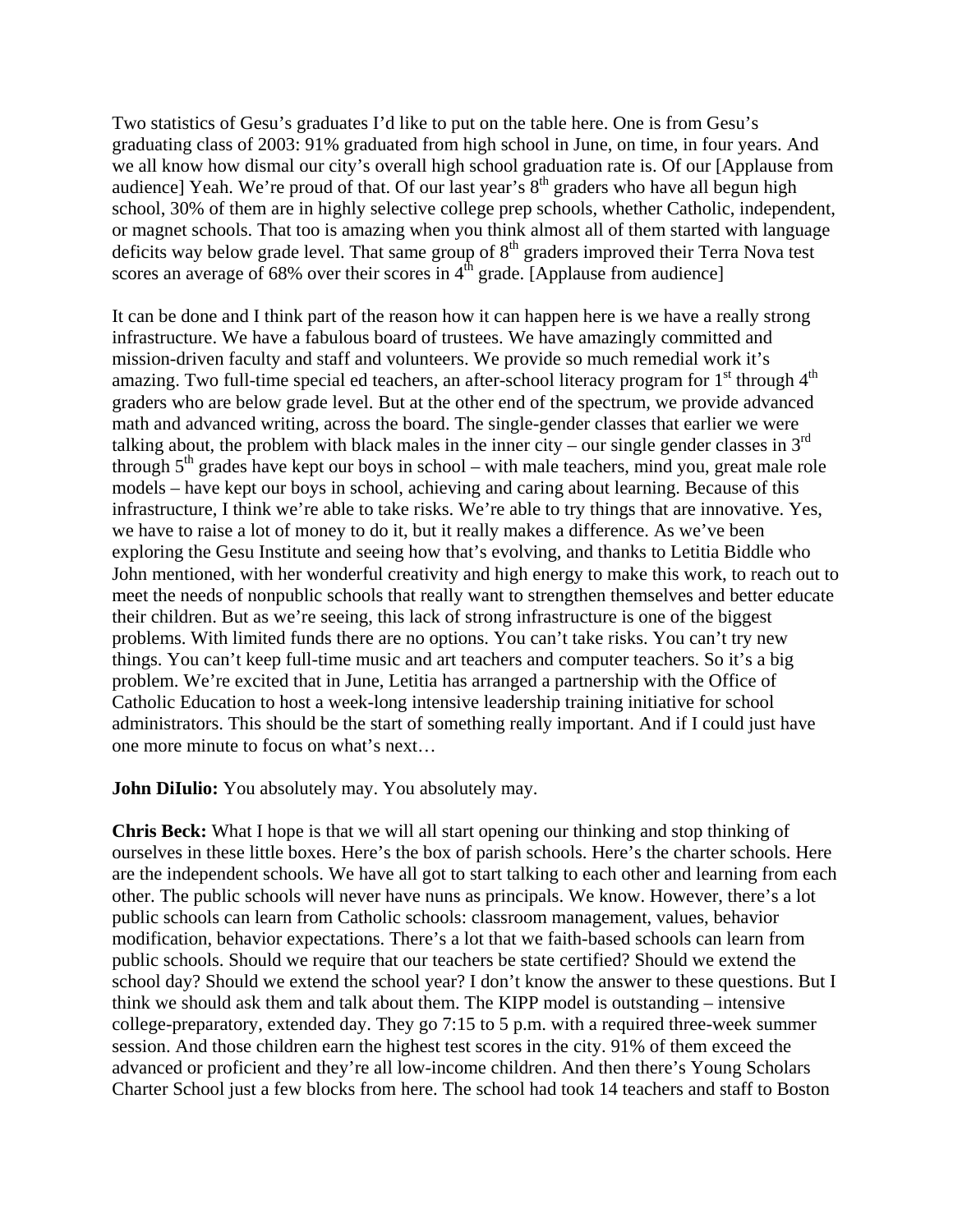to visit the very successful Excel Academy Charter School. They came back and revamped the entire operation: curriculum, assessment, classroom management, schedules, discipline. They're requiring that every student track whoever is speaking in the classroom, whether it's a teacher or somebody else. Follow with your eyes. What a great idea. They're using noise level monitors and they require, require, peer observation, I think six times a year within the classroom. So many good ideas. And I really hope moving forward we will just keep sharing them.

**John DiIulio:** Thank you, Chris. Thank you. [Applause from audience] Thank you, Chris. And Jim, you, as I say, are a member of the Gesu family. And Senator Bob Casey – and as you all know, I am a strict non-partisan – but I love the sound of that. Senator Bob Casey taught here, in a 5<sup>th</sup> grade class I believe, when he was in the Jesuit Volunteer Corps. From the standpoint now though of your perch in our nation's capitol, what can we hope for?

**Jim Brown:** Well, thanks John. I just wanted to say in the beginning as Win said, I was a member of the board of trustees here for 12 years, I think, and had to resign when I went to Washington in January, but amazing, ten short months later, I am back as an expert from out-oftown. [Laughter from audience] And it was a great time and I was sitting here and I was reminded that Win always attributed to me the idea of having SCP sponsor the scoreboard, so that whenever anybody, lest anyone forget. But as John said, I have a long history with the Gesu and Senator Casey, actually as a member of the Jesuit Volunteer Corp when he was first out of Holy Cross, taught for a year here. He taught  $5<sup>th</sup>$  grade and he coached the  $8<sup>th</sup>$  grade basketball team. We'll not disclose the record of the basketball teams. I hear they're doing well these days. At any rate, I think if there's any audience in any place where I feel that after being in Washington for almost a year, both the Senator and I, to this group and in this place, I think we owe an account of our stewardship, as they say in the Bible. So I'd like to talk for just a couple minutes about what we've been up to.

One of my first assignments as Chief of Staff – you know we had to hire an entire staff – one of the first assignments was to hire a legislative assistant who would do nothing but work on children's issues. And we managed to find a very senior person that we stole from the Children's Defense Fund, but she had specific credentials, including having been taught in grade school by IHM nuns and in high school by Jesuits. [Laughter from audience] So, but at any rate, we have worked on a number of things that are related to education in the broad sense and specifically to working with children to make them prepared to receive the kind of education they can get at, hopefully, places like the Gesu School. And I'd just like to mention a couple of them as we're going. First we've worked an awful lot on the CHIP program. You've heard all about it, I'm sure. There's a major dispute in Washington. Senator Casey has been way out in front on that. And it's basically trying to extend children's heath care to more kids who are not the poorest of the poor, but rather the children of the working poor. And that's an ongoing battle. We also have spent a lot of time and have introduced a pre-K, early childhood education bill. We worked actually quite closely with Senator Clinton on that. And the theory of it is that Headstart provides pre-K education for the poorest of the poor, and this would take it from about 135% of poverty to 200% of poverty, again, the slightly less poor kids who could benefit greatly from a pre-K education. Senator Casey – I think there are probably a lot of people in this room who know him – and he's usually a fairly calm and reserved person. But I will tell you that I did witness his first tantrum as United States Senator, and appropriately, it was over the subject of children's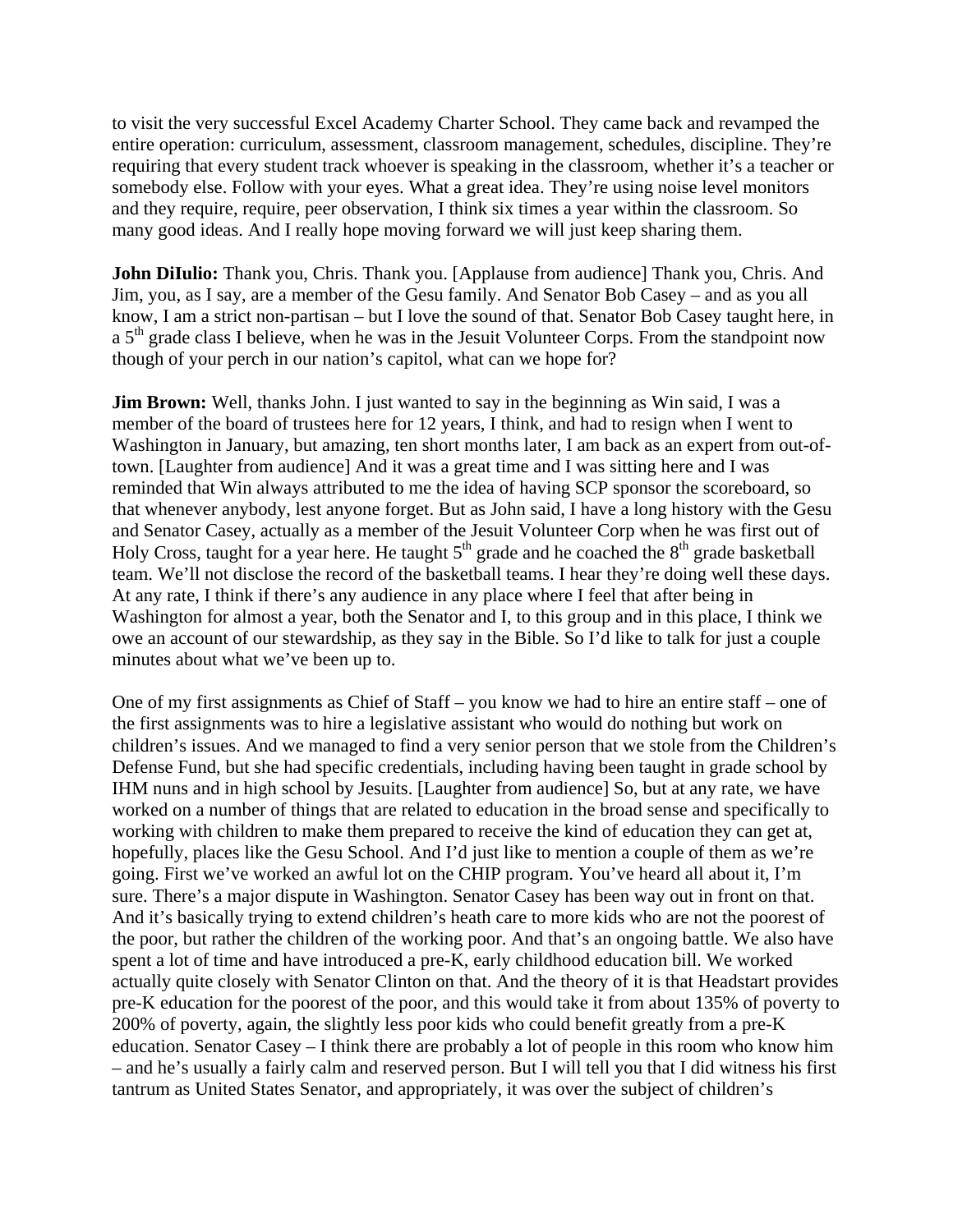nutrition. He's a member of the Agriculture Committee and we've been doing the Farm Bill this year and one of the big issues, of course, in the Farm Bill is funding for Food Stamps, School Nutrition, the School Fruits and Vegetables Snack program, that sort of thing. And in a meeting of the senators, members of the Agriculture Committee, he did turn red and start yelling over proposals to actually to cut nutrition programs, and I am happy to report that at least so far what came out of the Senate adds 3 billion dollars to the Food Stamp program, and also significantly more money for some of the snack programs that hopefully we may see showing up at the Gesu. Our next big project is a Very Early Childhood Education Bill and that harkens back to some of the discussions that I heard last year at this seminar, about how developmental issues and other issues for kids can be identified very early, very early, sometimes when kids are six months to a year old, and you will be seeing us come out maybe before the end of this year or early next year with a bill that would address development and diagnostic issues and funding for those kinds of things for children ages 0-3. We've also done a lot of things, or proposed to do a lot of things on strengthening families, from nurse visitation to coaching of first-time mothers, mental health treatment for kids without dropping them into the child welfare system but allowing them stay with their families, something I think Chris would be very interested, which is a bill which provides financial assistance for grandparents and other relatives who happen to be the primary caregivers for kids.

#### **Chris Beck:** Outstanding.

**Jim Brown:** And obviously, we've been talking a lot about violence. I mean you only have to read *The Inquire*r this morning to see how horrific that is and what affect that has on our kids. Some of the things that have happened so far: progress on adding more money back into the socalled COPS program, the community policing program, which I think can be very effective. And we have had a lot of below-the-radar discussions already with the prospective new mayor of Philadelphia, so more there. But I just end with saying that I think that every one of the issues I described has its supporters and it has its detractors. And everything seems to be a battle in Washington and coming as I do from the tutelage of Win and the venture capital world, I will say that so many of these programs that I'm talking about for kids, particularly kids early on, can be defended on purely financial return on interest grounds. There's plenty of significant evidence that says that shows that money spent on the Children's Health Insurance Program, the CHIP program, you spend a dollar now, you save \$6 on programs like Medicaid, Medicare, and chronic disease treatment, that sort of thing. It currently costs \$40,000 a year to house someone in prison in Pennsylvania. Think about what you could do with \$40,000 per kid in anything. The preschool program that we've been talking about as an addition to Headstart, academic studies, depending on which you look at, go from for every \$1 spent, a return of either \$7 to up to \$15 on money you don't spend on special education, on remedial education, on drop out issues. I mean, you know, a 17x return I think is one that even Win would accept. [Laughter from panel] So we defend these and push these kinds of programs both on moral grounds first, but also, on as I said, pure financial investment grounds. And hopefully, and I would finally note that every single one of the programs that I just mentioned doesn't make any distinction between public and private schools. Every single one of them is available to the kids from the Gesu and from other schools like it. So stay tuned, but we are, as I said, hopefully giving a reasonable account of our stewardship.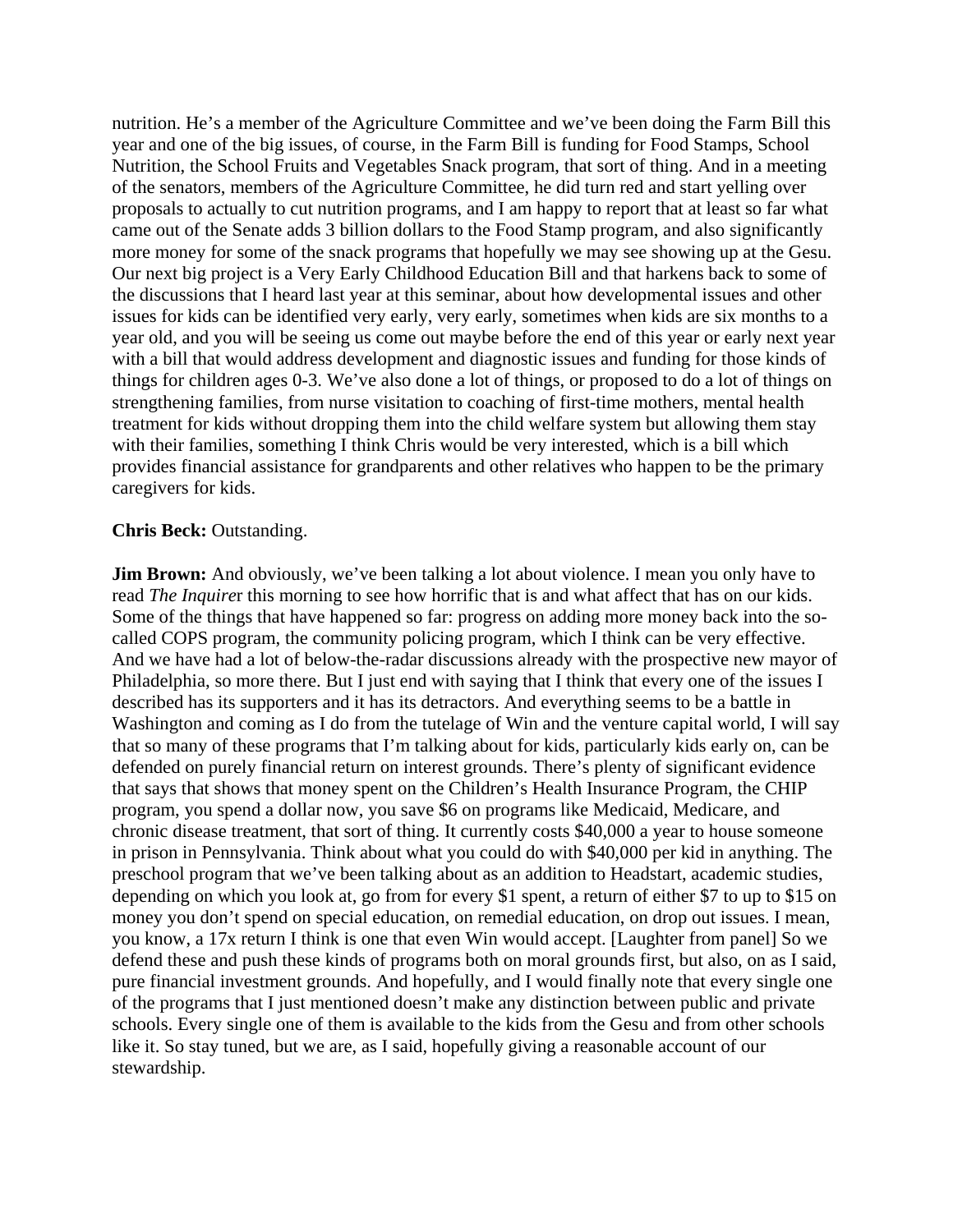**John DiIulio:** Thank you, Jim. [Applause from audience] My suggestion for all the contention in Washington is – especially when they have the hearings and there are all those food fights – is we're going to have the Sisters of the Immaculate Heart make a Marine-style landing on Capitol Hill and straighten it all out. [Laughter from audience] Where is Sister Ellen when you need her? She's somewhere.

**Chris Beck:** Right there.

**John DiIulio:** There she is. You ready Sister?

Kathleen, you've got such a breadth of experience, I don't even know which way to pitch the question to you because you've seen this from the vantage point of school finance. Obviously, you've seen it from the vantage point of someone who has been very very deeply involved in other aspects of government and governance, and also as a journalist. From each of those perches, what do you think about the possibilities of lifting up and supporting kids in inner-city schools, low-income kids, at this particular point in the country's history.

**Kathleen deLaski:** I'll leave the journalistic comments to Juan because that's old history for me.

**John DiIulio:** Old history. All right.

**Kathleen deLaski:** I, first I want to say that this is a magical place. When I walked in the door, the kids, they're watching us, and happily watching us, and they're modeling, and you don't see that when you walk into a lot of schools. They're interested in us, which to me is an excellent sign of engagement, so I applaud you for what you've done already. I know that Win has mentioned to me, and I've heard Chris and John say this today that you do worry about the fact that you can only create this magical place for 450 – is that how many students we have at Gesu? So I'd like to, I want to make two points and the first one is really sort of how, as a funder, as a foundation – the Sallie Mae Fund is a foundation, and sort of as a corporate foundation – we approach this issue of inequity in inner-city education really kind of from a business perspective. And you know the two buzz words in business that spring to mind to deal with this thorny issue are scale and leverage. So let me give an example of one thing that our corporate foundation got involved with in Washington, because while the cities are not exactly the same – we're based in D.C., so that is our laboratory – we got very involved in the charter school movement, as I know the Institute is, we also have been involved in supporting Catholic schools. And a group of people like yourselves got together about five or six years ago and tried to develop something they called the three sector strategy, so traditional publics, charters and the parochial schools in effect. And part of what came out of that is looking at ways we could leverage our investments and try to create a sort of a catalytic investment, was we were sort of assigned, because we were interested in charters. And let me just say why charters for us. It really came down to the fact that you could take the public dollars, because you were getting a, you get a per pupil spend that you can put towards, you know, running your school for every student. Same here in Philadelphia I understand. And we also had a facilities fund, so we basically could take the public dollars and create an almost a private sector school model. That's what charters are doing everywhere. That's not unique to Washington. But that interested us because the scalability of really a publicprivate partnership was particularly appealing. And a lot of us got involved in our particular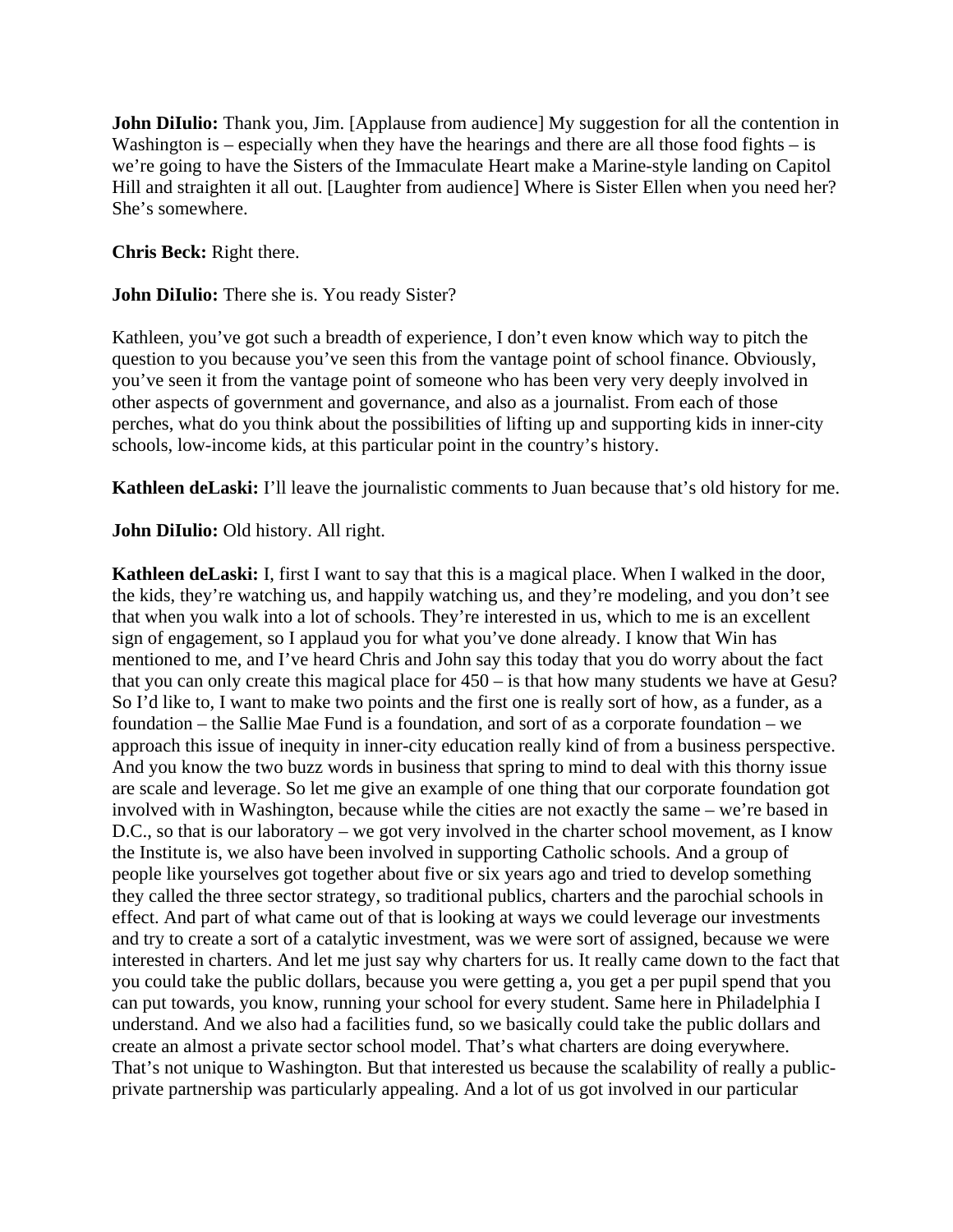piece that we were assigned, to sort of Chris's point, of how do you provide all these services? We did the, we created a separate non-profit called Building Hope, which has really helped 15 or 16 charter schools in D.C. and is branching out to other cities now, on the financing, so basically the facilities challenges, which are big everywhere. You all have helped to solve yours with this fabulous upper two floors, but those kind of facilities challenges, finding space, expanding space, for all of the schools in D.C. was a, it was an impediment to even moving forward for the very forward-thinking charter school leaders. So we basically created an infrastructure to support all of the charter schools in doing that. And what started out as low-cost financing, credit enhancements, extended to being really running their back office for some of them, the ones who wanted us to. So I only throw out that example to suggest that there are ways, and I know that there are several organizations in Philadelphia too, to connect those dots, to sort of string the life boats together to use your analogy, to think about how to serve many schools at the same time. And the movement with charters here, which is very big as well, we were thinking about charters as at some point creating a tipping point, to either push the, at the systemic level, to push the traditional public schools to compete harder for the students, because we're now in D.C. we're 30% of the public school students are in charter schools – also public schools – but they've basically left the system and are over here in these independent schools. And we do see that pressure starting to build. Very similar situation in D.C., where we have a new mayor, who kind of you know came out of the city council. He's taken over the schools, and been allowed to in part I think because this charter system has become such a force of competition. You might say threat. But people are dancing around each other and trying to be very supportive, because the gains, the academic gains, are better in the charter schools overall. So that's one point I wanted to make, is about thinking about scale and leverage.

The second point is really more wearing the traditional hat of the things, our bread and butter at the Sallie Mae Fund, the foundation, is really working on college access. We focus on education about how to plan and pay for college, and also we do some early college awareness in middle schools around the country. But the point that I want to make there is that when you think about college prep in your schools and in the rhetoric that we all use about, "We're creating an environment where kids are preparing to go to college," is to think about college access also as college readiness, because I know in D.C. and other cities that we work in, we're so focused on getting them on that boat that's leaving for college, that that's the goal and that's the metric of success. And you know, the dirty secret about college access, particularly in inner-city education, is that the boat leaves, but many of the students are jumping off the boat not too long after it's left the harbor. And we saw that in D.C. We had maybe 20%, 30% retention rates. And we've had to address that. I've actually spoken with some of the groups in Philadelphia that are working on this issue as well, and starting to think about what can we do citywide about retention. How can we throw out those services or extend those services from the city to our students at the main colleges where the city kids tend to go? And there's a lot of work being done in this area. And, you know, I think that's something that we also need to think about for the students, particularly at the high school level. Are we supporting them beyond – you know, we're getting them to college – how were we supporting them beyond that point? So I'll just leave it at those two issues.

**John DiIulio:** Thank you, Kathleen, very much. Thank you. [Applause from audience] Last but not least, Juan Williams, who per the bio and our opening remarks, has probably given more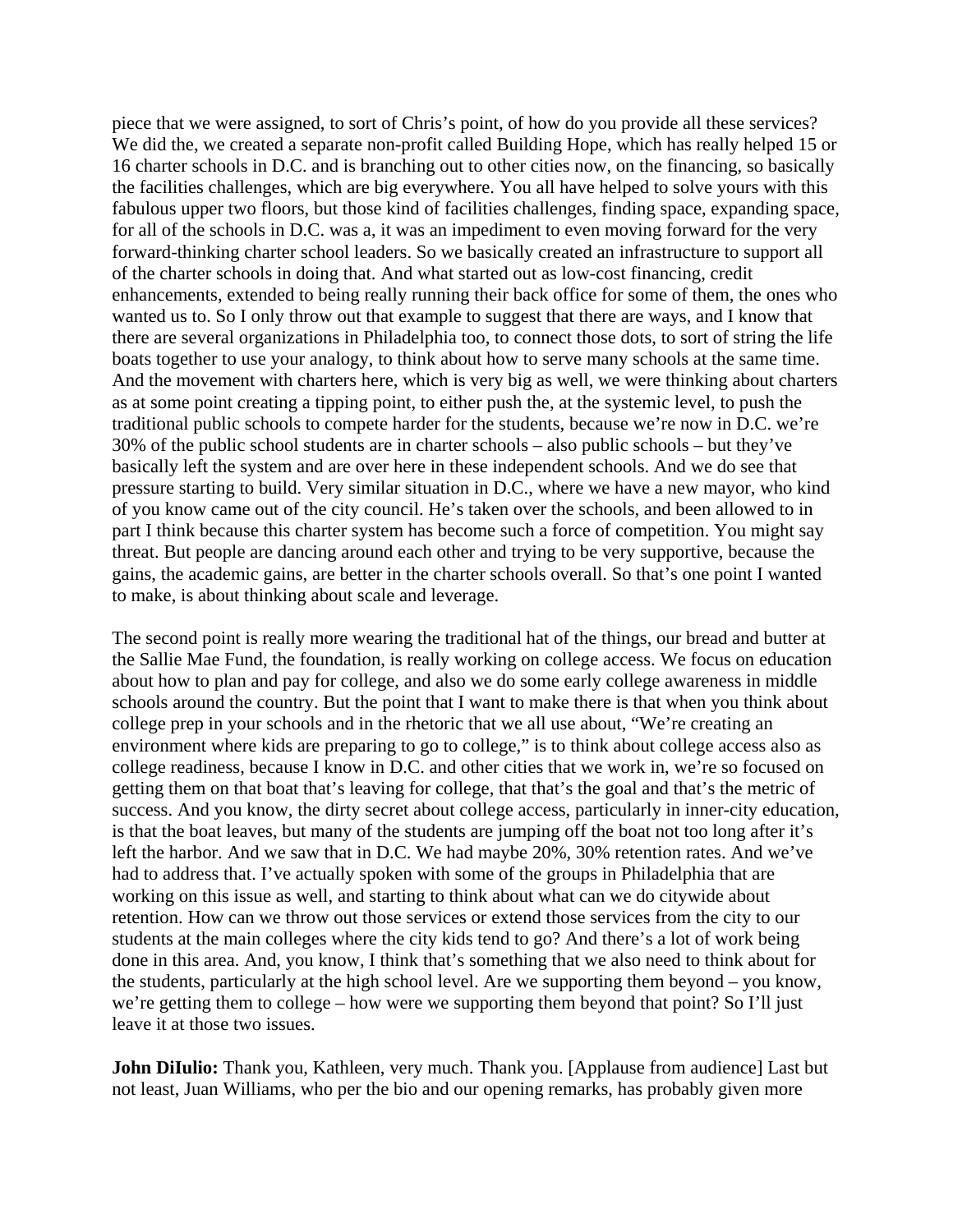serious thought all by himself to questions affecting the quality of life in urban America in particular for African American low-income children, youth and families in the communities that are served by schools like the Gesu, probably than anyone else, certainly than anyone in the media establishment in Washington D.C. Again, it's a special treat and privilege to have Juan, so, I just want to ask him, what do you think?

**Juan Williams:** What do I think? That's pretty open-ended. It's a pleasure to be here. And I was saying to the group downstairs. And by the way, I just, I met so many people here, so many nice people, who come up and they say that they either watch FOX, and thank you for watching FOX, [Laughter from audience] and then they immediately say to me they wish my arms were longer so that I could punch some of those guys. [Laughter from audience] But then I meet other people who know me from NPR and thanks for listening to NPR. It doesn't sound, John, like the people who watch FOX listen to NPR though. And the people who listen to NPR say it's nice to put a face with the voice. And I must tell you, I have to bite my tongue in those situations, because my instinct is to say, "Hey, I didn't know what you looked like either. Big surprise to me. I was sure you'd be taller, thinner, and have more hair."

What I think is, you know, from a journalistic point of view when I look at Gesu, when I look at the issues going on in big cities with regard to education, I have a tendency to put a historical frame on the picture. And when I put that historical frame on the picture, obviously, I go back now more than 50 years and think about the *Brown* decision and the idea of doing away with segregation in public schools in this country, with the very specific idea that there would be more equity in terms of funding, leading to more equity in terms of educational opportunity for people of all colors in American society. That was the idealistic goal behind *Brown*. And then I come forward in time and we all as a nation just commemorated 50 years after Little Rock. And again, there was the President of the United States, President Eisenhower, in that case, sending federal troops, again to emphasize that government was on the side of making sure that equal educational opportunity was available to children across racial lines in American society. And now I come forward yet again and you look at the idea of the reality of closing gaps in terms of education, achievement gaps, graduation rates, over the years, progressing pretty much from the 50's up until the 1980's in American society. But then by the middle to late 1980's, what you see is increasing rates of segregation begin to take hold again, and you see more and more in terms of that achievement gap as we call it, begin to spread across the lines. John must know some of this from his research. And we come forward to the point where just recently of course the Supreme Court has ruled that even voluntary plans to achieve school integration are unconstitutional because they're a violation of individual rights, to judge people on the basis of merit as opposed to placing them in a school on the basis of skin color. And that would take us back in history a little ways, you know to the arguments over bussing for school integration.

I think, if I could just depart here for a second to say I wrote a biography of Justice Marshall, who was so key in terms of the *Brown* decision as the lead council for the NAACP. And I remember once at the, going up to the court, I had written a magazine piece about him before I had written the book and I went up at the end of the conversation, we had been having conversations for several months, to ask him about what he thought regarding the state of America's public schools, this was in the early 1990s. And you know, he was an elderly man, and I sort of saved this question for the end because I feared that it would be upsetting, and he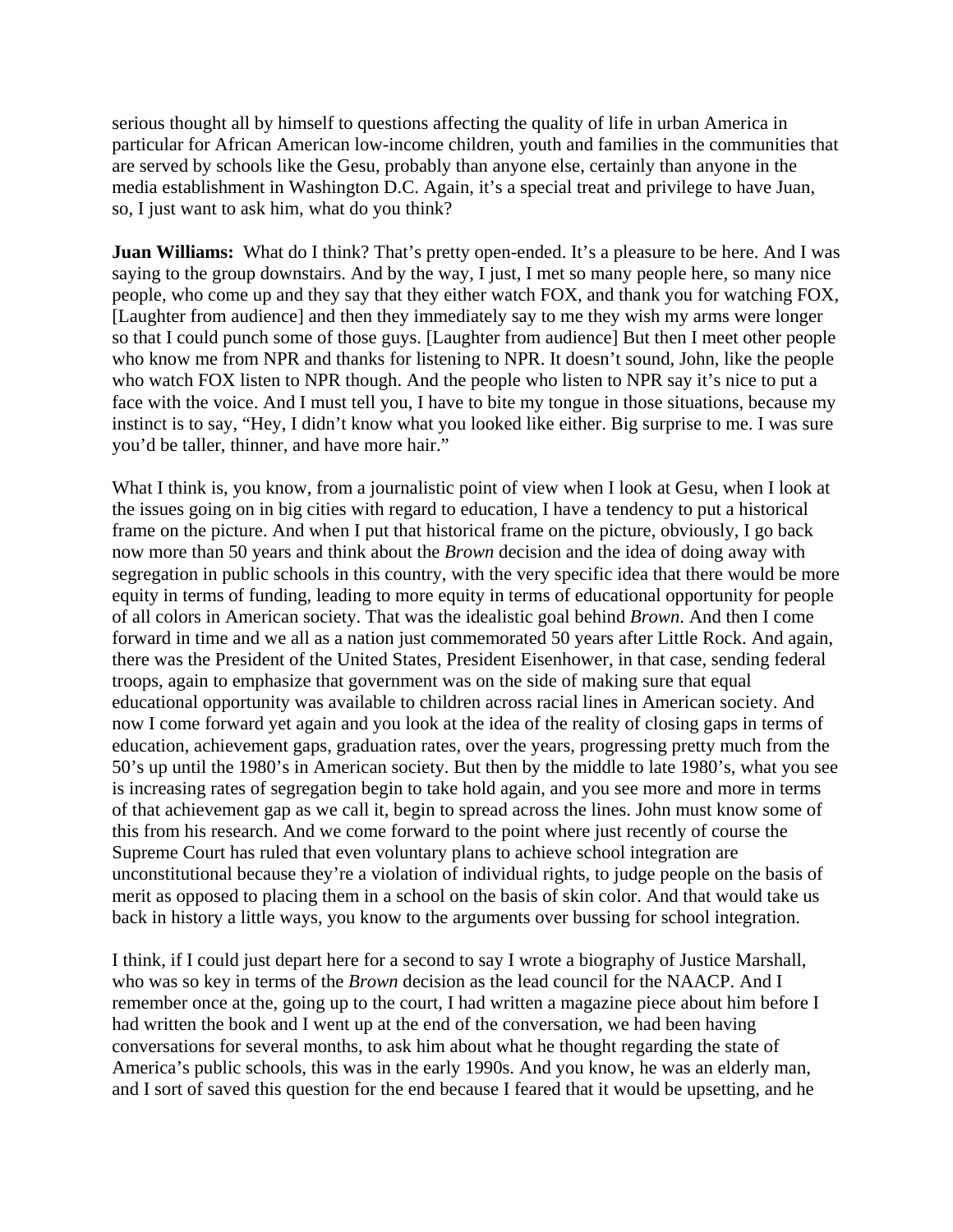was a cantankerous guy anyway, so I really didn't want to upset him, and I said to him that, you know, if I look at, the first thing I said was, there was a Law Review article in the *Howard University Law Review* that said you made a mistake, Justice Marshall, by focusing on racial integration in *Brown*, because you should have focused instead on school quality. And it would have saved us all of the pain and distress caused by focus on race and you know, race being such a hot-button issue in American society. And I didn't know it at the time, but that article was written, by the way, by Clarence Thomas, who of course, was to be Justice Marshall's successor on the Court. And then I said, in addition to which if you look at the way the courts had been ruling, increasingly they were undoing court mandates ordering school integration. They were saying, "There was so much residential segregation in American society, why do we put that weight on schools and expect schools to solve all sorts of social and cultural issues in American society?" And then finally I said, I had been out, I'd been doing some reporting and I was in Oklahoma City and there you had black parents standing up and saying "Hey, wait a second. We want neighborhood schools. We want to be able to go to our children's games and be involved in the PTA. We want to have some community pride in our school. And we're not so crazy about putting our kids on busses to go off for half an hour, forty-five minutes, and often times be greeted with hostility as if they are, you know, being patronized, or they have low expectations for our children. We don't like it." So I said all this to him, and you know I'd been talking for a long time to a man who's a Supreme Court Justice and American icon. He was kind of looking at me and then looking away and then finally he looked up and he said, you know, with regard to that Law Review article, he said he wasn't trying to create some Norman Rockwell picture of America where you had black kids seated next to white kids and the Asian and Hispanic kids. He said it was a result of white supremist politicians and school boards that had not been equitable in terms of putting funding and resources, facilities at the access, open them to children of color, and that the idea was if you focus on integration, that those institutions, school boards, politicians, would have to do a better job of funding and making those facilities available to children of color, because if they didn't, then the poor and the black kids could go to the same schools that their kids went to. And he said it was a matter of leverage and it was a strategy with just such intent. And then he went onto say that he was disappointed in the higher levels of segregation that were reoccurring in America's schools. He was very disappointed in the quality of schools especially for poor, black and Latino kids. But he didn't see that there was any choice in terms of forcing the historical moment back in the 50's and the way that it had played out subsequently. Now, I left that conversation, I remember walking down those white marble steps to the court, and I went into the D.C. public, in the city of District of Columbia, Kathleen was talking about a moment ago, which is what I think people like John refer to as a hyper-segregated school system because it's more than 90% black and Latino. And it's not just a matter of color. It's a matter of performance that you know these schools are dysfunctional. These schools do not produce young people who are able to function in American society and go on to do great things. They don't produce young people who can go out and be American leaders. And we just know this as a statistical reality, and especially as compared, if you think of the District as the hole of the doughnut, we know what's going on in the rest of the doughnut in more affluent counties there, like Fairfax County, Montgomery County, where you see much better educational outcomes. That kind of, that's kind of the historical backdrop.

Now when you look and think about this history, what strikes me is that all along people are making excuses. People are making excuses for educational failure. People are making excuses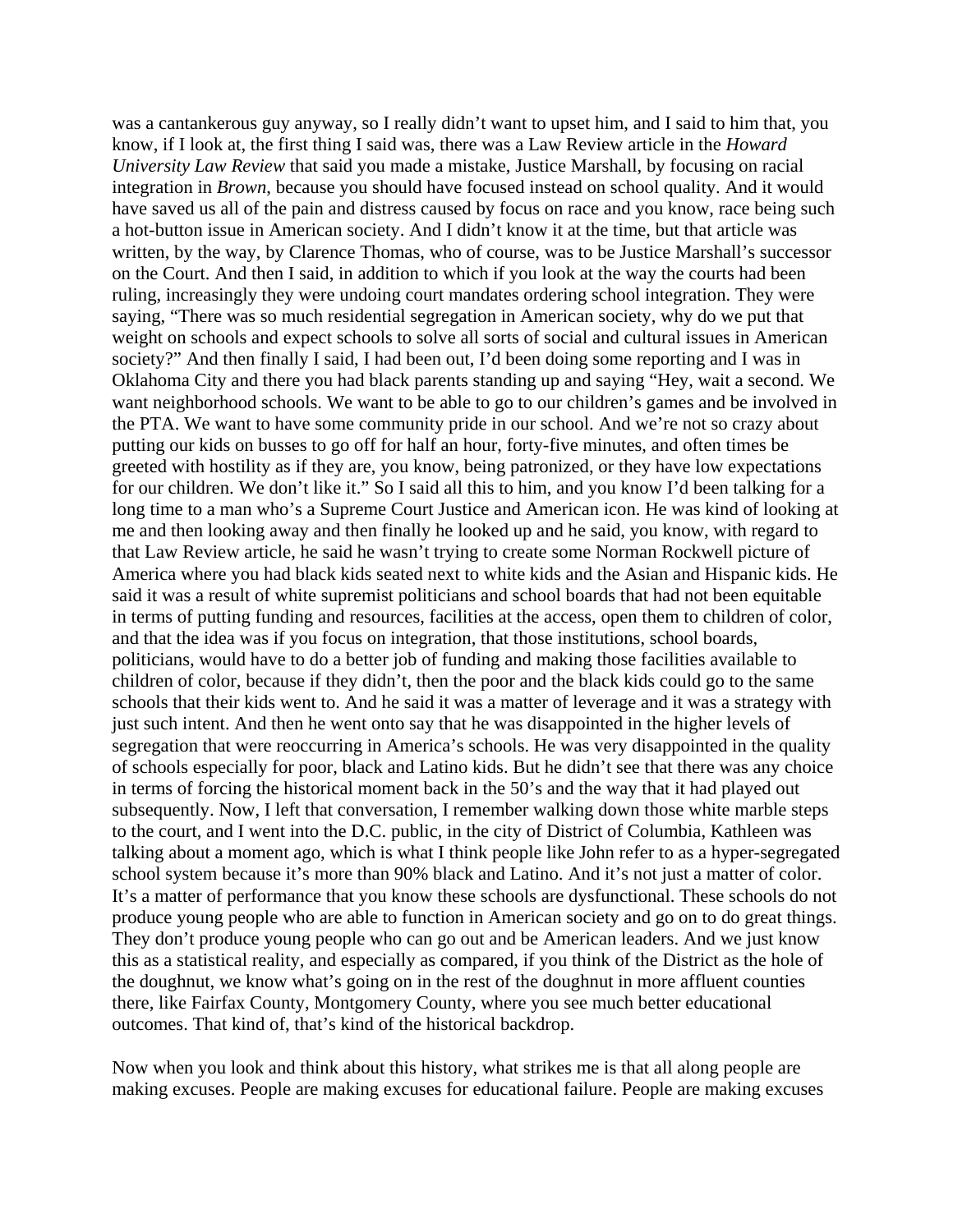that say, "Oh well, the achievement gap is a result of tests that require black kids to think like white kids." Or "Guess what, there's more resources available in those suburban schools. We have inequities in terms of funding and the like." They have arguments over control of community schools. Those of you who remember arguments over Ocean Hills-Brownsville back in New York City in the 70's, who controls schools. All sorts of arguments that to my mind ignore what should be central about schools, which is educating children and putting children first. And the other day I wrote a piece in *The New York Times*, and I said, you know, there's some sadness attached to the recent Supreme Court decision because the recent decision really is to large extent a repudiation of *Brown* and the ideal of achieving school integration in order to assure that there is equal opportunity, equal educational opportunity. But at the same time, I said, it really does speak to the political, social, and cultural realities of this moment, in that right now, we understand, I believe it's that, the average white child in America goes to a school that's 80% white and the average black child goes to a school that's almost 70% black and Hispanic. And we also understand that there's this difference in terms of educational outcomes, and that the real imperative for this generation in this moment of history is to make schools work for children, wherever they are, and to find the way to really speak to those children so that we really can save them. That we don't talk about what can be done in 20 or 30 or 40 years but we really do something to help young people in this moment in this time. I think, as I was saying to some board members downstairs, I think that if we truly have the Christian spirit that fills the halls of Gesu, we would understand that we have been given life – an opportunity – and if we were really to repay that opportunity, to really act as Christ in this moment, we would act in the spirit of saving lives, saving those young souls, and we would not get locked into kind of adult arguments over theory or school integration, but we would be helping these children in the immediate sense.

So that's why, for me, we come down then to theories about what is it that you can do? What makes Gesu work? Why is this place different and how could we replicate it in terms of the larger public school structure, not only in Philadelphia, but nationwide? And what we know from research more and more, and you heard just a moment you know all the discussion about, Christine was talking about, we can do things in the KIPP model. We can have longer school days. We can have different kinds of standards for behavior, different expectations – everything from noise levels to interactions, peer review and the like. But so much of it, it seems, comes back to something that's so basic, and that comes back to family units, to family, and the idea that your parents are maybe your best and most important teachers. It comes back to the idea that when you are leaving that family unit, you are leaving it to go to school already with a certain level of preparation. And that too often, what we're seeing among poor children, and of course, disproportionately those are black and brown children, especially in a city like Philadelphia, those kids have less preparation in everything in terms of vocabulary to experience to analytical thinking. So they are less prepared before they even get to the school door. So we've got to be honest about what's going on in terms of family unit, family formation in this country. And in that regard, I think that we have a real crisis on our hands, and one that requires us to speak truthfully. That is to say that it's a crisis when now more that a quarter of the white children in America are born to single mothers. That's a real crisis. And I think it's a horror show when you realize it's 50% of the Hispanic kids are born to single moms at this moment. But I don't even know what adjective, John, to apply, when it comes to the idea that 70% of the black children are born to single moms at this time. And you could, you know, look at me from the audience and say, "Gosh, what are you doing? You're preaching and you're being like moralistic." But there's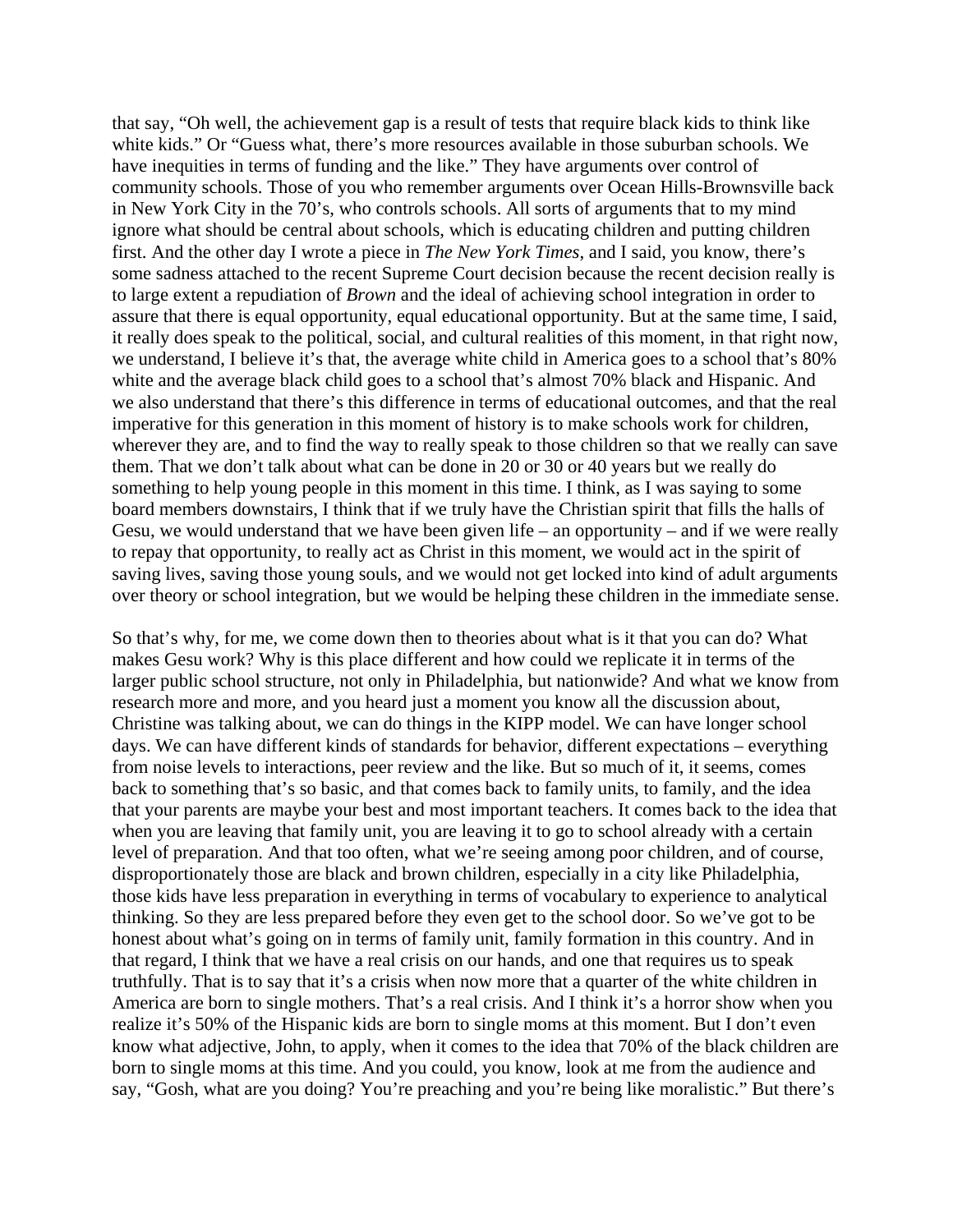a real connection, a statistically provable connection that says that children who come out of these kinds of families are less prepared for school. These are the children who will contribute disproportionately in terms of that achievement gap. These are the children who are more likely to drop out of school. These are the children who are more likely to end up in contact with the criminal justice system and end up in jail. There is a clear, demonstrable connection, and yet people are reluctant to engage in this conversation. But it's a reality and it impacts the young people who show up at the schoolhouse door. And it impacts our ability, no matter what the structure and system we put in place, to help these young people. So we have to, I think, acknowledge that family is part of the picture. And much the way that we would acknowledge that family is part of the picture, then we also lead to suggestions such as Chris was talking about. Then you have a longer school day. Then you may have to have more intervention and more a sense that the school has to augment – she was talking about remediation – but really what you're talking about is the school playing more of a parental role in the lives of young people and taking a stronger stand and not being apologetic about it, not making excuses, but saying if we're trying to help this young person be the best that they can be, we have to take these steps, and again I think that's where the KIPP model, I think that's where more and more people are coming to understand and I think pressures are coming to bear on public schools nationwide to take just such steps, that we have to intervene.

Philadelphia's Bill Cosby – I wrote a book about Cosby's famous speech – again I'm given to the historical framework, but Cosby's speech on the 50<sup>th</sup> anniversary of *Brown* in which Cosby talked about the alarming dropout rate, now more than 50% for black and Hispanic kids nationwide, so that's even higher than here in Philadelphia. You think you've got a problem. And talked about the idea that you've also got this terrible achievement gap, talked about the idea that you've got a 25% poverty rate that's just kind of fixed in black America and people aren't escaping from it and that people aren't taking advantage of opportunities to get out of that poverty. And of course Cosby was widely criticized for speaking to these issues. It was said that he was giving ammunition to people that don't care about dealing with these issues. I don't think I'm speaking to you at here Gesu, I think you guys care and I'm telling you here is what someone like a Bill Cosby is saying in all honesty. He's not trying to embarrass anybody. He wasn't airing dirty laundry, but speaking directly to cause and effect. And similarly, Cosby went on to talk about, you know, the troubling issue of that out-of-wedlock birth rate. To talk about parents who allow drug use in the community and say, "It's O.K., not a big problem," if the cousin or somebody down the street selling drugs, make excuses, "That guy's out of work, he needs the money," without asking about the kind of example that provides to young kids, or that young kids are used as pawns in that larger game. And again, in the City of Philadelphia with the terrible black-on-black murder rate, you understand how it has real consequence, that again, we're not talking theory here. We're talking about reality of lives and reality of lost lives.

So this is some of the necessity then to come to something that I think that Chris was talking about, which is that as we talk about what schools can do, increasingly I think we have to talk about ethics and values as part of the message, and not just in parochial schools, not just here at Gesu. That you have got to talk to young people about positive role models. I didn't notice what you noticed, Kathleen, about people looking at us as we were coming in, but modeling is a legitimate function. That's how human beings learn. We look at each other and we look at people who are successful. And don't have any doubt, those kids are looking at T.V. and what do you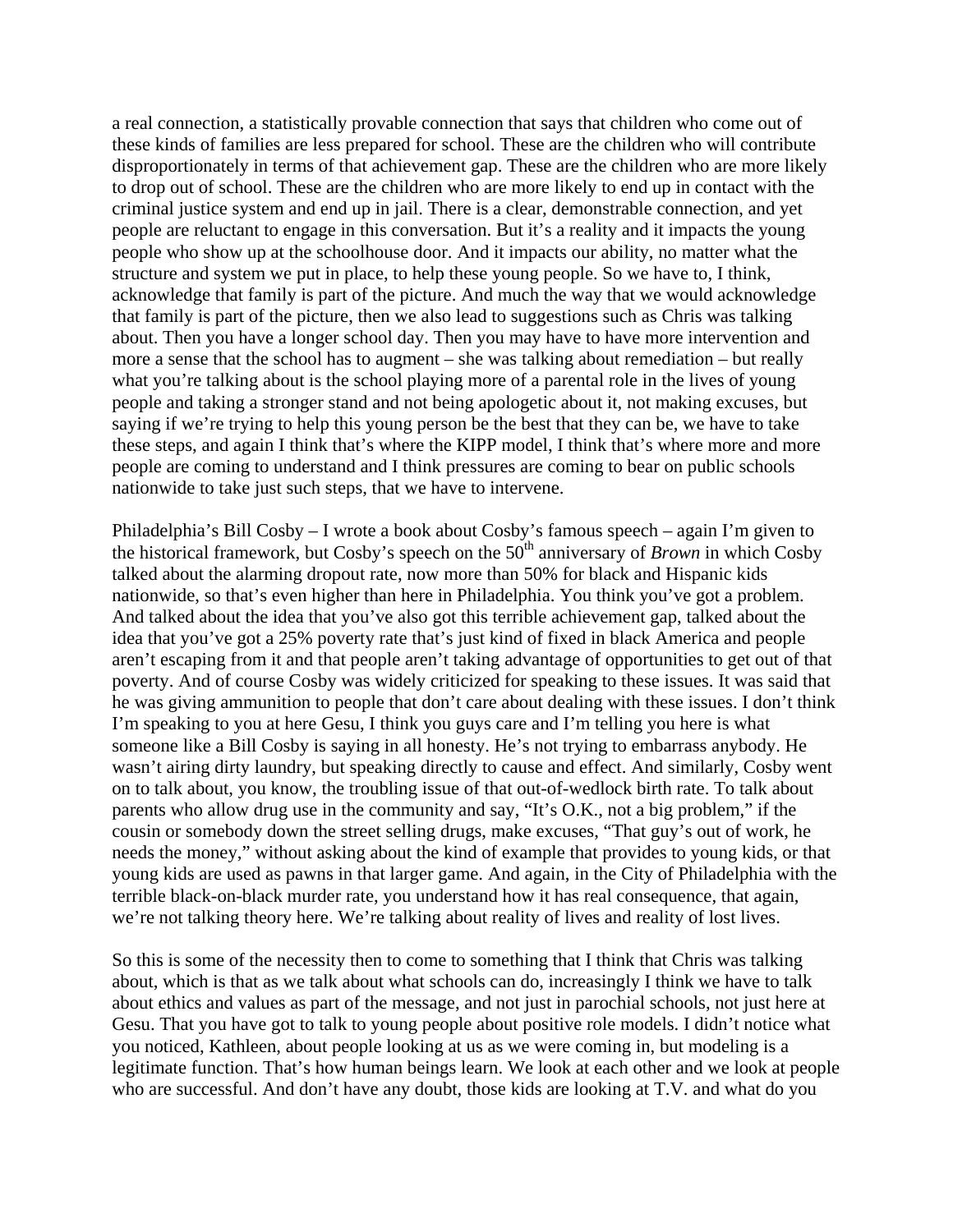see when you look at T.V.? This is something that I was talking about downstairs. I'm a dad. I have two boys and a daughter, but I'm particularly concerned about the boys in all honesty. When they look at the T.V. and they're looking for an image of a strong, capable black man, well too often, what they see is you've gotta be threatening, you've gotta be, you know, covered in bling, you've gotta have grille on your teeth, you've gotta have a do-rag on your head. You're supposed to dress like you just got out of jail with your pants hanging off your butt because you don't have, the warden didn't give you a belt. That kind of thing. Does anyone put this together and say, "Oh, you're supposed to dress like a convict, that's the image of the black man in America." Or "You're supposed to be a minstrel, and have a big clown hat on your head and be using the N word willy nilly as if you have no historical knowledge about this degrading language." This is the image of black people, especially young black men. Now, bad enough it's put out to you, a mostly white audience, in terms of perpetuating stereotypes, but to me as a black dad, I think it's utterly pernicious that this image is put into a young black man's mind as, "Oh, I can get attention." [Applause from the audience] You know, that's what they're saying. "You get attention, you get glorified, you get to be famous, you get money for behaving in this way." Well, how destructive is that? That's the cultural message being sent that you have to deal with when those young people again show up at the door. That's  $- I$  mean – cause remember, we're talking about kids who are often coming out of broken families. They have not a male in the house. The T.V. is playing a disproportionate role in raising that child, and influencing the child's sense of what is important, and what counts, and what it really means to be a black man. And I think it's absolutely, as I said, criminal. I think it's just terrible. So when it comes to things like teaching self-discipline, when it comes to teaching patience or delayed gratification, when it comes to teaching something like, well, being adaptable, being flexible. These now become critical issues for any school. Gesu does this, I think in a large part, by the religious overlay. But for public schools, this has to now become a critical component as well. I think the KIPP model is using this and saying, "No, these are the standards. If you buy in, parents and children, you gotta sign a contract that buys into just these modes of behavior because that's the way the deal is gonna go down here, and we're not gonna make excuses for it. You know coming in the door that's what's going on." Well that has to happen now I think in terms of our public schools. No more excuses. Let's know what works and let's apply what works. And let's make the resources available. As John said, resources are always good, but lot's of times people are using resources as an excuse, saying, "Oh well, we don't have as much." But you do in terms of per pupil spending have as much. And then they'd say, "Oh, but we have kids who are coming from poorer backgrounds, have more educational problems." At some point you have to do what you can with what you have and not make excuses. And part of that is holding to high expectations for those young people, and delivering concrete messages about those expectations.

At the end of the book that I wrote where I picked up on Cosby's speech, I said that it's shocking to me that there are such simple messages that need to be delivered that go unsaid. And one of the things that inspires me about Gesu as I think I'm hearing them here today, but one of them very clearly is, you were bragging about a moment ago, the number of kids who come out of this place who graduate from high school in four years. You might think to yourself, "Oh, well, what's the big deal?" It's a big deal. It's a big deal because we know if you graduate from high school in four years, not a GED but get a high school diploma, in terms of your outcomes, your earning potential, your ability to form a successful family unit – out of this world, off the charts, huge difference. We know that if you stay in the job market, if you don't say, "Oh you know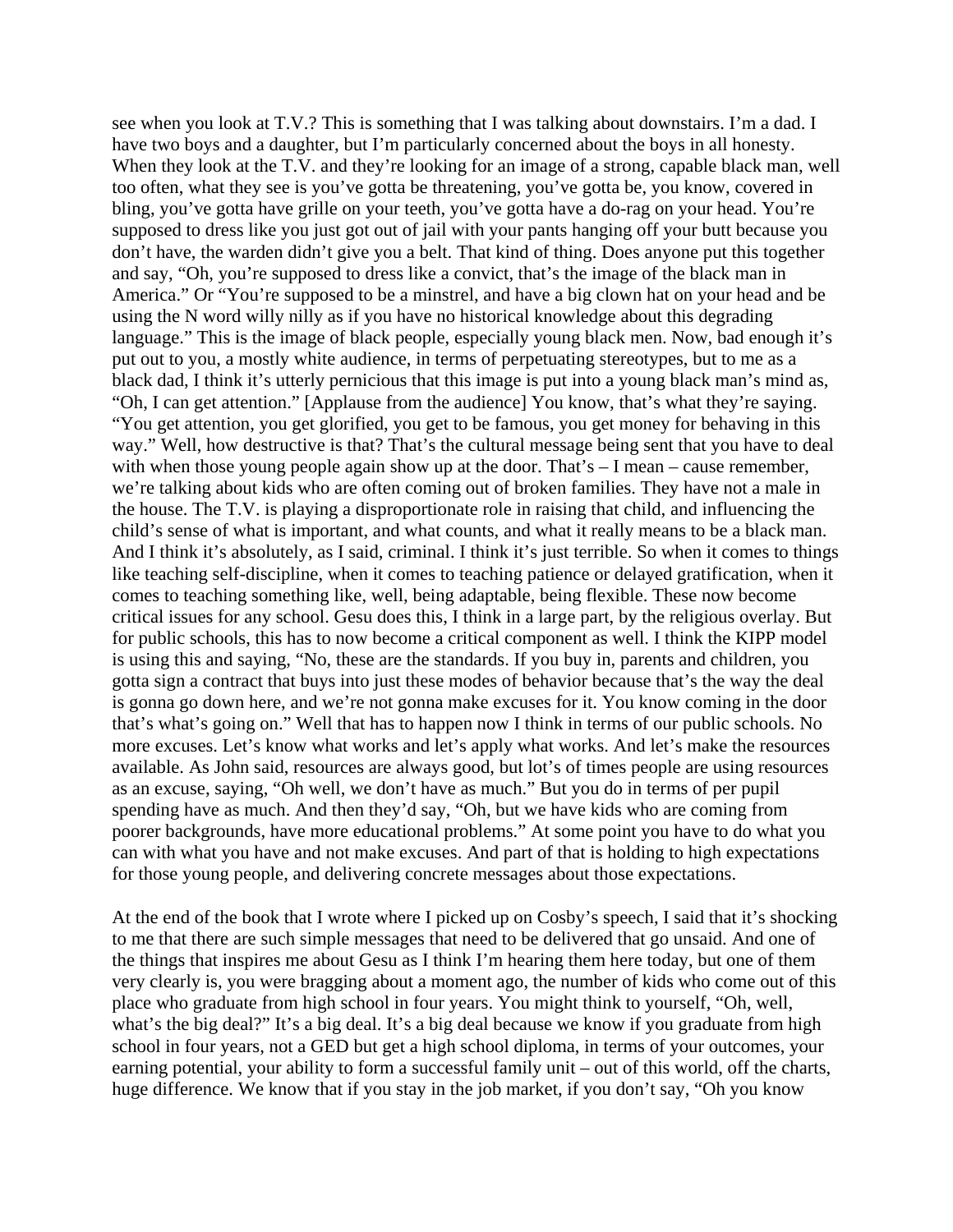what, the only black men I see on T.V. are rap stars or NBA stars, so I'm gonna be a rap star, I don't need education, I'm gonna make it. I can hustle. I can get on the corner and make some money." That is such a trap. So if you graduate from high school, stay in the job market, get the references, the recommendations, develop the kind of contacts that allow you to know when opportunities open and then step through those doors of opportunity, again, we know this makes a huge difference in terms of outcomes. We know that it makes a huge difference in terms of outcomes if people get married. And again you might say, "Oh what are you doing preaching about marriage?" But, hey, we know marriage makes a difference in terms of everything from your economic stability to the good outcomes for children who are born into two parent families. But people don't want to say, I think people have been a little bit tongue-tied, but guess what. It's good stuff. Marriage is good. It's good for children. It's important to say that. [Applause from audience] And the final thing is, don't have a child before you're married. Don't have a child until you've finished your education, developed yourself professionally. These are important things. But oftentimes there are things that don't get said. I think people get up tight. Downstairs I was mentioning that I look around this room and it's mostly white people. You look up on this stage, it's mostly what people, the leadership of the school. So I'm thinking to myself, you know, I bet there's a lot of self-consciousness. There's a degree of – we're in America – if you're not racist, you've got to be race conscious. That's just the reality. But I think there has to be in your hearts a degree of confidence that you are taking the right steps in this generation, using your powers, using your consciousness, your abilities to try to help people, and a willingness to step up and say, "Here is what works, here's what's good, and we believe it." And it may make you uncomfortable, you know, "Oh you're what, what do you know what it's like to be black or in this neighborhood? What do you know about what it means to be poor?" They in essence, would want you to sacrifice your power. They want you to shut up and you have got to have some level of confidence and that confidence has to extend from the doors of Gesu into the doors of public schools, and the political conversations that take place in Washington and the political conversations that take place here at City Hall. There has to be a confidence by saying we know what works. It's not a matter of morality but it's a matter of what's right if we truly care about these young people. So we got to be able to say that. And I must tell you, as I was saying downstairs, that they said about Bill Cosby when he pointed out the high drop-out rates, when he pointed out people speaking in slang that is useless anywhere else but somehow people think is cool, when he talked about these rappers who put out these negative images of black people, not to mention these pornographic images of black women. They said, you know, Bill Cosby was self-hating. They said that, you know, he was someone who did not understand the power of systemic racism and larger racism in the society that was weighing down on poor people and poor people of color. So they tried to shut Cosby up, too. So they're going to shut you up as white people. They're going to shut black people up who want to raise these issues. They'll shut up anybody who's Hispanic or Asian, with you know, "You don't understand what's going on between black and white people in this country for centuries, so stay out of it cause you might get labeled a racist too." But that, there's a degree of fearlessness that's required of us in this time in history in speaking to these issues honestly, if we are to save this generation of young people, much as you have intervened in this neighborhood to save a generation of children, who otherwise - imagine this community without Gesu. And I ask you to understand, therefore, the necessary commitment, the fearlessness of spirit required to extend that now to the broader conversation about education in this city. Kathleen was talking about how the mayor in D.C. just took over the schools. I cannot tell you the flack that he's taking.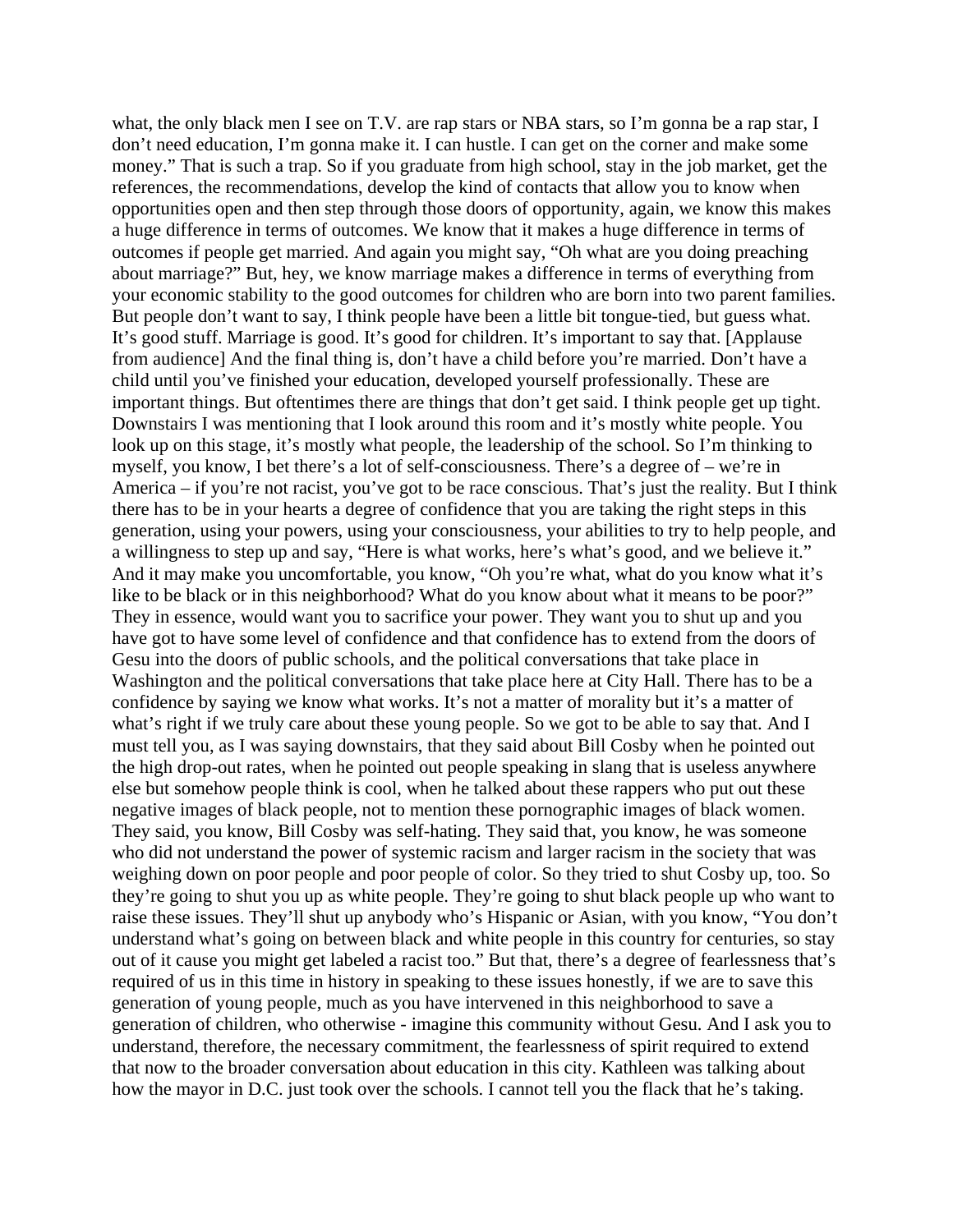And of course he takes it not only in terms of well, you brought in an Asian woman to be – what's her title? Superintendent chancellor?

**Kathleen deLaski:** Chancellor.

**Juan Williams:** Chancellor. Race got into it right away.

**Kathleen deLaski:** Yeah.

**Juan Williams:** Then the unions go into it. "Oh, what about the people who have been here? How can you treat people like this?" Nobody says, "Hey, wait a second, you weren't educating the kids. The kids were dropping out." I mean, for me, as a, you know, tax-paying parent, there was rampant failure, and yet there's every excuse being made. So, my hope for you is that again, you speak to children with love and high expectations. We speak to this culture that is so defeatist. We speak to the issue of families and strong families, leading to strong children who are prepared to come to school and learn. This is what the challenge is for all of us in this generation, be you black, white, middle class or poor. That is what we can do in this time to make a difference.

Let me just end by saying that lots of times people ask me why did I write a book about the Civil Rights Movement called *Eyes on the Prize*, and I tell them that that title comes from an old gospel song that goes "Keep your eyes on the prize. Hold on. Hold on. I know the one thing I did right was the day I started to fight. Hold on." And what I'm saying to all of you is that you have to understand that you are in a fight. You're in a fight of course for Gesu, and the young people here and in support of Chris. Win, thank you for your leadership. Thank you so much, Jim, for the scoreboard. [Laughter from audience]. But you have to understand that you're in a fight, and that just as you're saying to young people, education's important, graduation's important, there's this cultural force out there that's saying, "You know what, it's OK to get high, hang out, OK to be looking like a convict. A black man goes to jail, it's just a right of passage. A black man studies in school, he's a nerd, he's a jerk, he's acting white." We've got to understand those cultural messages are out there and they're trying to defeat these young people who come through the doors, as well as the young people who go through the doors of Philadelphia public schools. So I hope that all of you don't get intimidated, don't lose your energy, don't decide somehow, you know, "I don't want to say the wrong thing or take the wrong step and somebody says I'm a racist or I'm this or that." You guys really have to stay in the fight. It's absolutely required of us at this time that we keep our eyes on the prize. Thank you very much.

[Applause. Standing ovation from audience].

**John DiIulio:** Well, Juan, ten years, that is the first time that ever happened. And we've had a lot of wonderful people at this symposium. Mr. Chairman, do you want to say a word, or do you want me to toss my first bomb, as a question?

**Win Churchill:** I just want to say one more thing. There's a, and Evie McNiff is here, who's the chairman of the Children's Scholarship Fund of Philadelphia. It's just one other factor here along the lines of what Kathleen was mentioning about catalytic forces. You know, the Children's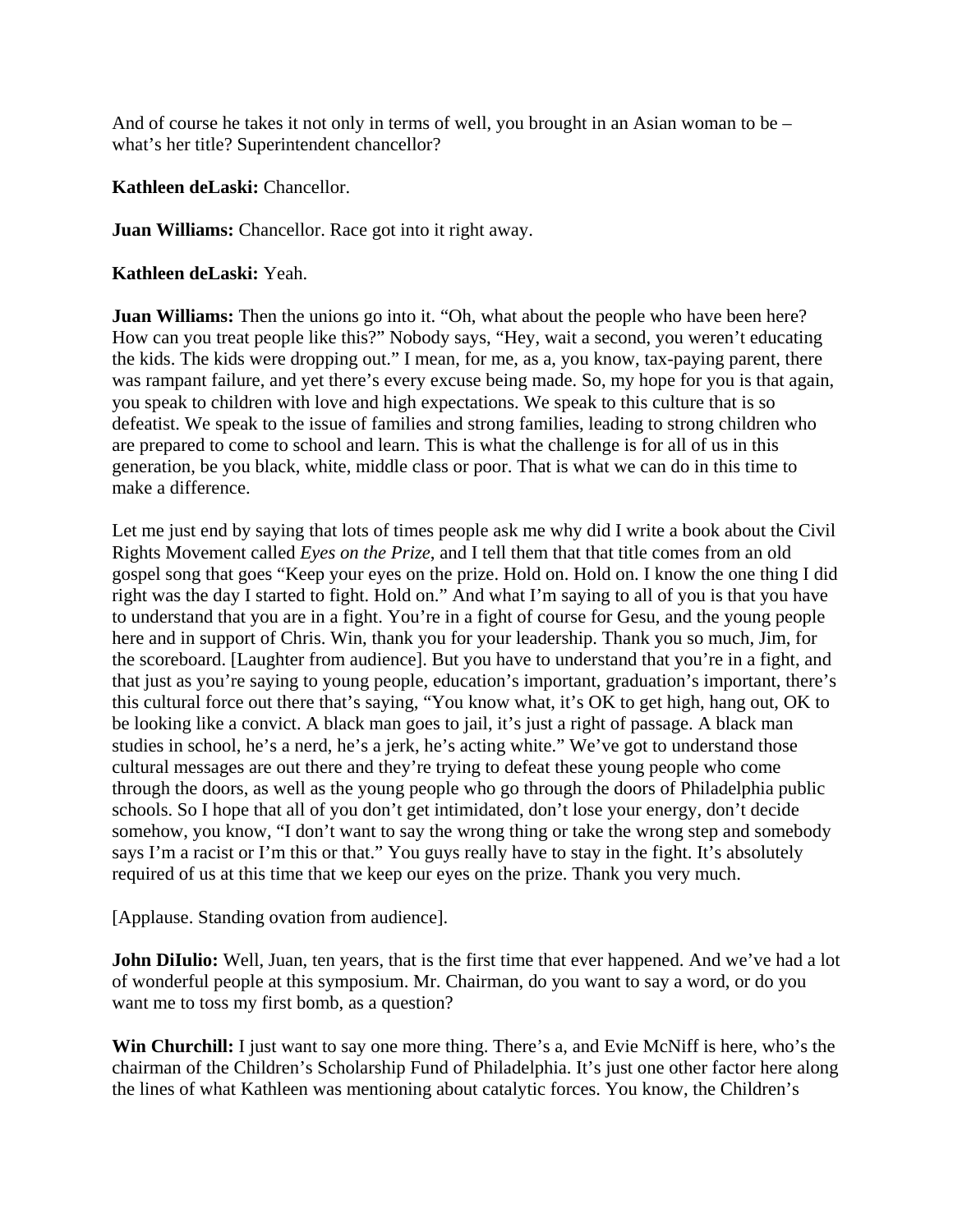Scholarship Fund is funded nationally by the Walton Foundation and Teddy Forstmann I believe. And then it has branches in other cities around the country, including a very significant one here that Evie and Ina Lipman, who I see over there, run. And we don't say the word vouchers, you know, but if you think of the leverage that's attached to a scholarship when it comes to tuitionbased schools, the scholarship and the ability of the parents and the family, along the lines of what Juan was saying, to decide which school it may be possible for their child to attend with the scholarship following the child, it's a very very powerful model and a stimulant. So that's a major force. And in the case of Philadelphia, I think 70% of the private schools, which are attended by Children's Scholarship Fund kids, are historically Catholic schools, because the very sizable private education system in Philadelphia, as in many of the other older cities, is the Catholic, you know, the parochial school system. So that is a wonderful thing, and it helps to keep alive many of the Catholic schools that are tuition-based models and is a, you know, real positive thing in the picture in Philadelphia and other cities. So I think we need to mention that.

**John DiIulio:** Thank you, Win. And you know, I think we're channeling each other. And it's been long enough that, 'cause that's where I wanted to, just one question/comment to the panel for comment or noncomment as you might choose. Beginning with the fact, you know a thread running through all of the comments, and the incredible commentary that Juan just gave us, you know, we're here at the Gesu School, which was going to close, and you know, we almost, thanks to Win and others, that terrible possibility, prospect of the Gesu not being here in this neighborhood was very much a reality and thanks to Win and others didn't become a reality. But throughout Philadelphia and other cities, we are having many of these schools close. I see Sr. Jeanne there from LaSalle Academy, one of the newer entrants to not only keep it alive, but keep hope alive, another neighborhood of Philadelphia serving very very very poor children. Sister, I should have said Sisters of Saint Joseph can make a Marine-style landing as well. I don't wanna, I know my nuns and I don't want to get messed up here with my nuns. [Laughter from audience] So here's the question. O.K. And it really does to back to Evie and Ina Lipman and the Children's Scholarship Fund. Let me just very very quickly give you the backdrop to the question. I've been down to New Orleans a half dozen times since the floods, since the levees broke. And this is not an advertisement for Spike Lee, but if you haven't seen that, it's true, just the way he tells it. And among the many remarkable things about that I have discovered about New Orleans with all of the service work Penn students and all have done down there is the Catholic schools. The Catholic schools, within a year down there, when a majority of the public schools had not yet literally been mucked out, that is physically they were still mired in the flood debris, the Catholic schools had dug themselves out. They had suffered incredible damage. And the bishop down there basically made a pledge, and he made it within two weeks of the flood. He said, "We will reopen, I don't know where we're gonna get the money, and we will open to all children without regard to religion or ability to pay." And within that year and a couple months, the Catholic schools in New Orleans had over 40,000 children back in school. Now the public schools have come along and our own former public school chief Paul Vallas is down there in one of their really three or four different public school systems, a really complicated system they got there in Louisiana and New Orleans at this point. So the Catholic schools open, and then just to cut back here to Philadelphia, Win mentioned the Children's Scholarship Fund, one of the, to me, most interesting facts about the Children's Scholarship Fund is one that isn't as widely know is that while 70% of the children who get one of these partial scholarships to attend the school of their choice, destination neutral, you can go to Catholic school, independent school, nonpublic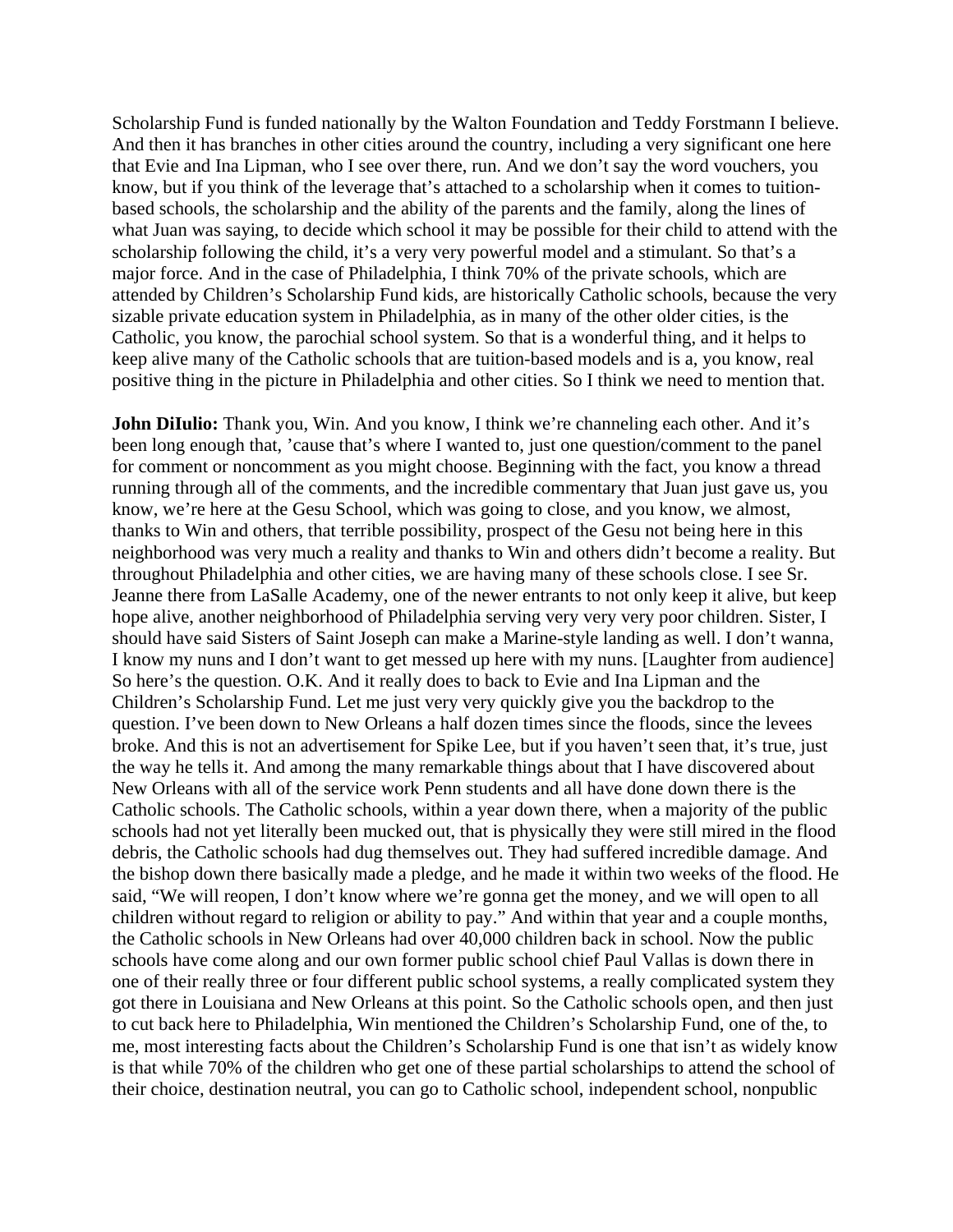school of your choice, low-income families obviously. This fund, thanks to the Children's Scholarship Fund National and the late John Walton and other supporters of the Fund here in Philadelphia, the Fund can only supply a few thousand scholarships because the funds are limited – Sallie Mae [panelist laughs] – the funds are limited. And if you ask, how many families in Philadelphia have ever asked to be put into that lottery, and Evie and Ina can direct me, it's 70,000, a total of 70,000. Now, 70,000 people are saying, if you give me a partial scholarship, I'll take my chances because poor, inner-city families are looking for some kind of true private choice because they care about the education and the debate about government and vouchers always kind of quickly get sidetracked into other issues. But so here we have a reality, in New Orleans, in Philadelphia, where people are obviously desirous of a better education and hence better life prospects for their own children. Putting aside, or tacking if you wish, the question of vouchers, how might it be possible to get greater private finance in behind, or public-private partnerships in behind? Getting children from families where parents, again, predominantly African American, predominantly Latino, very poor, want to exercise the same choice that I exercise when I sent my kids to three different, very expensive, private schools. The same choice. How can we get greater private finance or public-private financing behind them, or how else aught we go about addressing that very very much of a crying need? Anyone. Jumpball.

### **Kathleen deLaski:** I'll jump on it.

#### **John DiIulio:** O.K. Kathleen.

**Kathleen deLaski:** We actually tried this experiment in D.C. where the Sallie Mae Fund did a scholarship program with the Archdiocese, and we took some flack for it because the parochial schools were not, you know, the feeling was we shouldn't be funding parochial schools. But in the three sector spirit, the spirit of the three sector strategy, we were trying to fund all sectors. And our problem was that families were not applying for the scholarships. The target audience, we were actually targeting Latino families in certain parts of the Archdiocese, because it's D.C. and Maryland, and the problem was is they couldn't make up the delta between the partial scholarship and the five or six thousand dollar scholarship. And I think ours was paying for maybe half of it. So but \$3000 a year was more than these families, when they looked at the, you know, cost-benefit analysis, they couldn't make that commitment. And I know that the federal voucher program, which is being experimented with in D.C. through the Washington Scholarship Fund, is having the same problem. I'm not an expert on their experience, but I know in discussions with the director there, they're having the same issue. They can't get at the audience they really want to target because those families can't make up the difference. The word partial is the killer.

#### **John DiIulio:** Is the stopper. Yeah.

#### **Kathleen deLaski:** Yeah.

#### **John DiIulio:** Chris.

**Chris Beck:** In Pennsylvania, I do want to mention that we have this wonderful EITC program, which in effect is vouchers. It's a tax credit for companies who pay taxes here in Pennsylvania.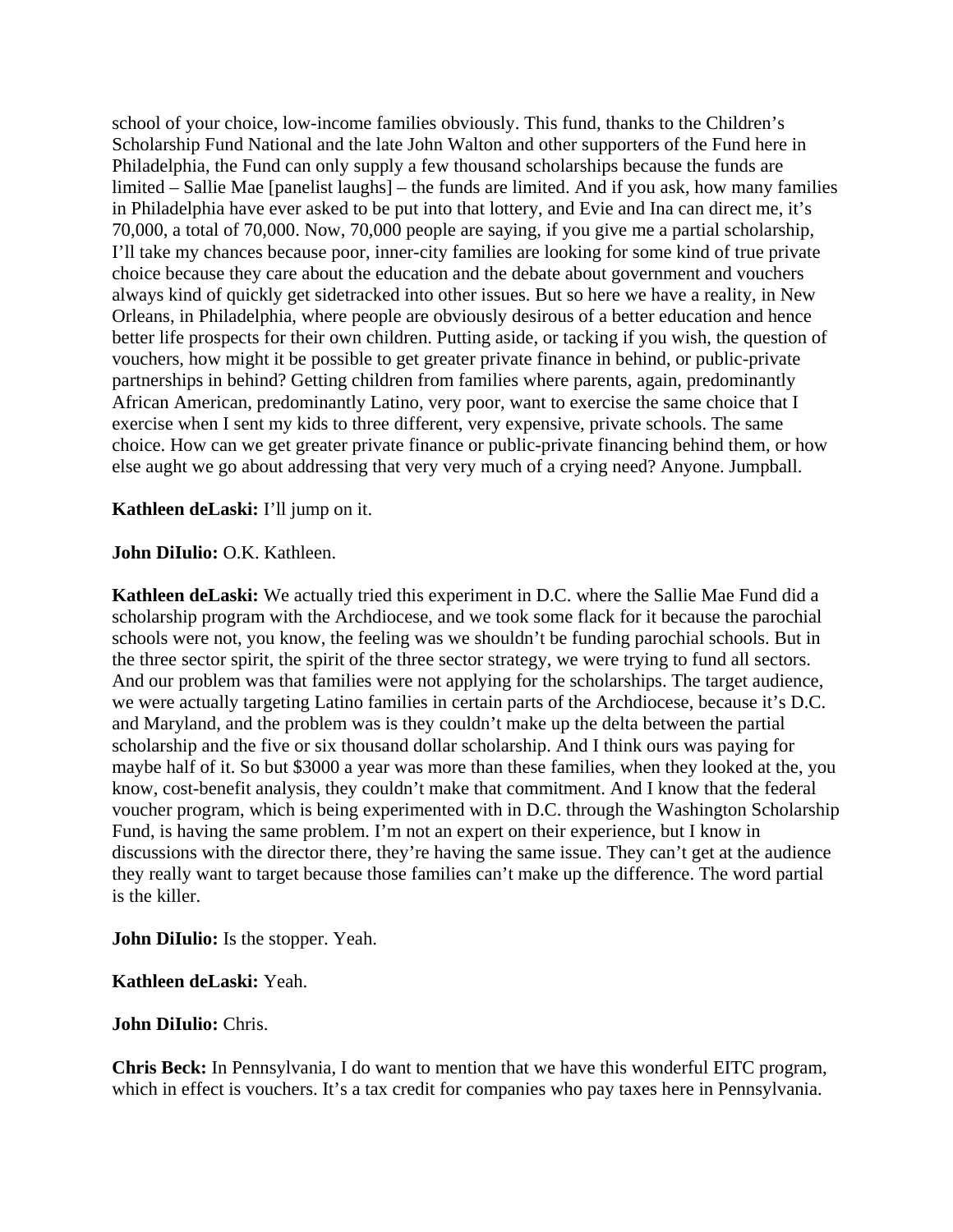And I think we are able to give something like, close to \$400,000 worth of scholarships to our children because of this program. There's always the risk that it will disappear. Hopefully not. We're going to be in big trouble if it does. But I also want to mention Juan's point of 80% of our children here are raised in single-parent, or single-adult homes. And so the importance of the Catholic, the faith nature of what we do here is very very important in our, the results we get. It's a safe, caring, nurturing place. And it makes all the difference.

## **John DiIulio:** Jim.

**Jim Brown:** I'm just going to describe a dilemma that I remember from the time I spent in the governor's office in Pennsylvania, and although you kind of gave me a pass on this, I will address the issue of vouchers, at least the general theory. And the fact is in Pennsylvania that when you get outside of Philadelphia, the public schools work pretty well, and people perceive the public schools as working pretty well, or very well, depending. And as a result, when you come to budgeting, I can't speak for D.C., I haven't been there long enough for the federal government, but, Pennsylvania's budgeting, which as everyone knows is a significant portion of the public schools – when it comes to budgeting for education, what happens is that 80 to 85 percent of the legislators take the position that our public schools work pretty well, never seen a charter school, don't care about vouchers, we're doing fine. The consequence of that – it's not a particularly racist position, in most cases it's just they're there to protect their own constituents – and so their attitude, well, what that establishes, honestly, is a finite dollar amount for the City of Philadelphia. And then it puts the public officials, starting with the governor and working down to those who represent the City of Philadelphia, in a position of recognizing, in reality, that what I take out, that's going to go into charter schools, or vouchers, or whatever, in reality is going to come out of the hides of the public schools in Philadelphia. Is there a racial element to that? Yeah, probably. Is it mostly people protecting their own turf and there own constituency? I think so. But as a result, when you talk about that issue, it is at least in my experience playing with budgets in Harrisburg for eight years, it is in essence a zero sum game. That may be wrong, but that happens to be the fact. And I think that's what causes people to try to work around the edges. And the things I was describing and what we're trying to work on in Washington, they do not go directly to the issue of paying for public schools, but they try to, you know, work on kids before they go to public school, on Saturday, in the afternoon, when they need healthcare, you know, when they need care from their grandparents, et cetera, and it is a dilemma that I cannot answer to this day because I helped work with Win and Chris and I saw Lars here before, in setting up a charter school, which is very successful, and honestly, the operating budget for a charter school is a dream compared to the Gesu School. It just is. But yet I keep coming back to that reality that you are playing in a zero sum game in Harrisburg and I suspect that's also the case in Philadelphia. I'm in Washington. So I honestly, you pick me different days, I have different answers to this because it is a dilemma which brings us back to working around the edges.

# **John DiIulio:** Juan.

**Juan Williams:** Well, the one thing I would add is I think that if you look at it again from the journalistic point of view that I have, you would say that the president, President Bush, really wanted vouchers on a national level back in '02 when No Child Left Behind was put in place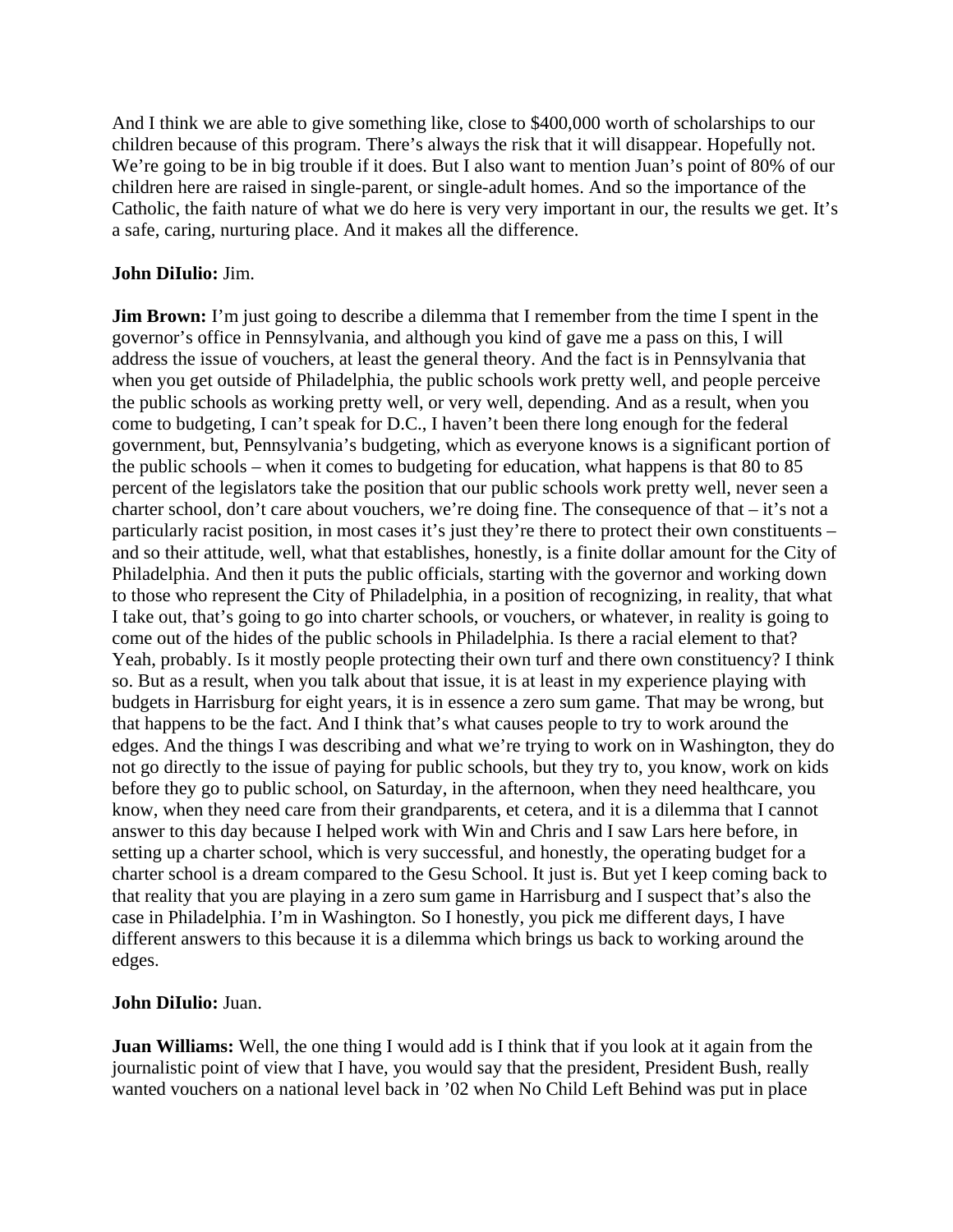initially. And he couldn't get vouchers through the Congress of the United States for much the same reason that Jim was describing the dynamics here in Pennsylvania. I think that those dynamics are true nationwide, and you also had opposition of course from not only teachers unions, but people who say, you know, "I went to public schools. Public schools should be able to work, etc." So then he went to No Child Left Behind and the whole kind of standards movement, and standards that then had involvement in things like failed schools, in that you could have a failed school and if you're a parent then you could opt out of a failed school and move to a better school. And we know that the arguments continue to this moment over No Child Left Behind, but I don't think there's any question, in terms of standards, it's been a plus for kids who were previously being pushed off the books or not counted or ignored as they were failing in the schools or dropping out of the schools. I think it's been a plus to that extent. And what it would suggest to me, just listening to what Jim was saying, is that again, we're going to have to find a way to really make schools work, because I don't think we're headed towards an increase in terms of either closing the delta that you were describing, Kathleen, between the monies that are available. I think in D.C. now they even have like a \$7000 voucher.

## **Kathleen deLaski:** Yes.

**Juan Williams:** Which is extraordinarily high. Most vouchers don't go beyond \$2000. So here's one with \$7000 and you still have a gap that's required to be closed. So I'm not sure exactly how much more we can expect in terms of vouchers. I think what we have to do is say, "Wait a second, but we are paying very high taxes to support public schools. We have to find a way to make public schools work." That's why I think you have governors, mayors, the president stepping in and saying, "Here are steps we want to put in place to assure quality coming from public schools."

**John DiIulio:** Thank you. I have one suggestion before we open it up to questions. And we have some time as always for questions. I think all the folks who are trying to fund privately alternative schools, nonpublic schools, aught to give their money to Philadelphia, and we'll do the experiment at scale. [Laughter from audience] And then we'll see. And then we'll go somewhere else. That's what I think, but what do I know? Alright, the floor is open. And what always happens is, we start slow and then we get everybody wants to ask a question near the end, so don't be bashful. Don't be shy. And do we have a mic that's going to come around? So just raise your hand and you'll either have to talk loud or somebody will come with a mic. I don't know, but. Yes. And make it loud. Your outside voice. Your outside voice.

## **Audience member #1:** [Inaudible]

**Juan Williams:** That's a great question. It's about if the religious model works here in terms of setting some kind of standards for behavior and expectations, what could work in public schools. And then you went on and said something about without violating constitutional rights, I think. Is that right?

## **Audience member #1:** [Inaudible]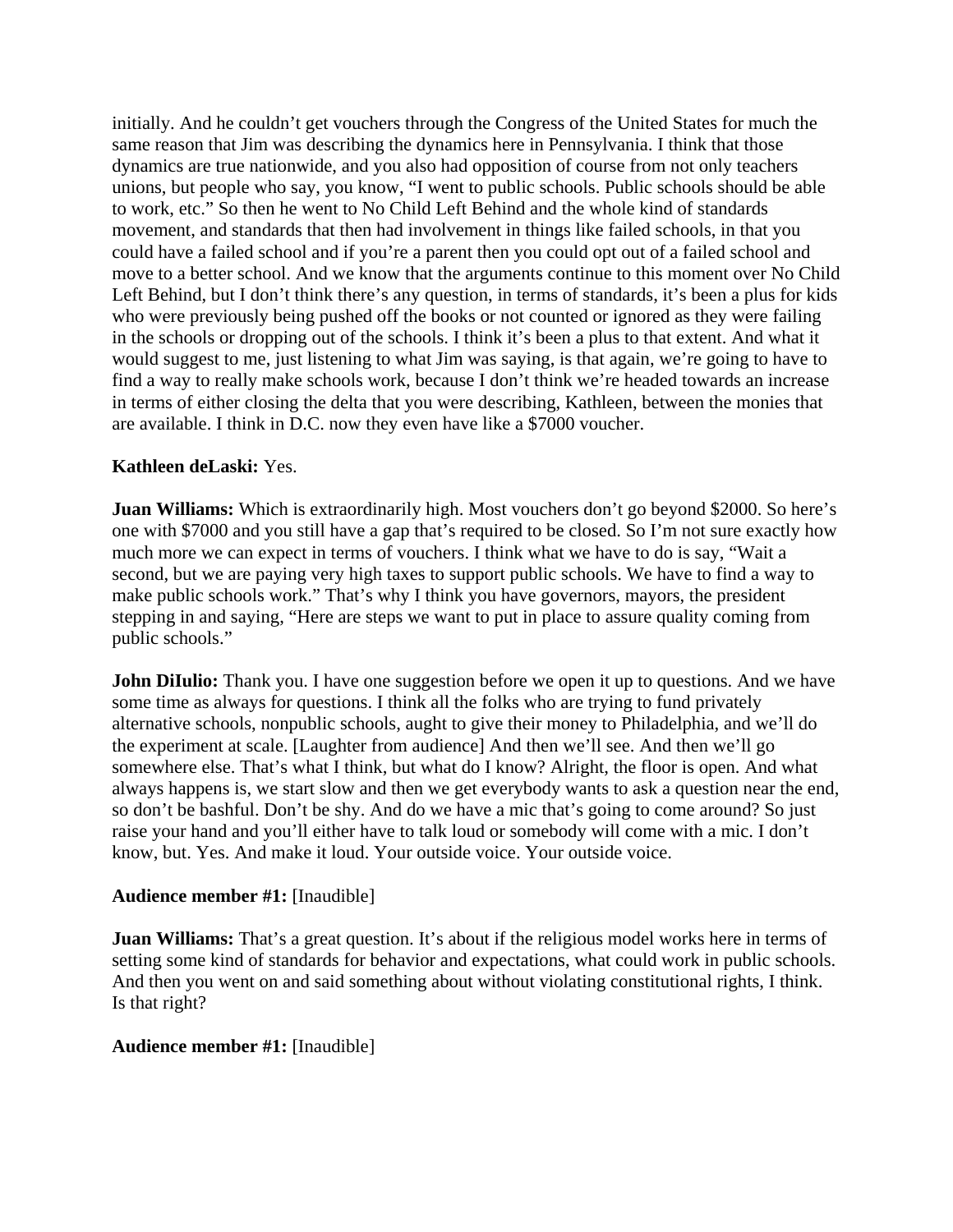**Juan Williams:** That's what the argument would be. Well I think that, again, I think there has to be a very clear set of rules. And I think you have to ask people to buy into those rules. And we talked about that KIPP model where they actually sign a contract that says, "This is the deal that we're going to put in place here." I think what has happened is that there is no kind of explicit statement of expectations, but we know what goes on in public schools and has gone on for years. When you talk about something like a magnet school, you're talking about kids who are at a certain level of achievement and patterns of behavior, expectations, all the rest. When you talk about things like charter schools, the charter schools sometimes now insist on clear standards before you sign up to come in to their charter school. I think that there has to be, and I might add that we also know that when kids are troubled, that the school system will engage in tracking or find a way to push them out, to marginalize those kids. To say, "Oh yeah, we're just warehousing you. You don't really have to come. If you don't get pregnant, if you aren't doing drugs, you're a good kid." Young people know that's fool's gold. They know that it's worthless. They're not getting educated to have a role in this economy. So I think we have to become more up front in the public schools about setting, here are our expectations to come in our doors, and here's what we can do for you. I think if you're upfront with not only the parent, but with the student, you can get people to say, we'll sign on to this, no matter what legalism or somebody might say, oh this is wrong-headed or illegal. I think you can get around it.

**John DiIulio:** Terrific. Another question. Yes. Sir. And I think, is that a mic for us? For our use? So if you want to use that, you can. No "Volare." No singing "Volare." That's my shtick. Go ahead. [Laughter from audience]

**Audience member #2:** Good afternoon and thanks for all of you being here today. My question is for Christine Beck, just in terms of the performance of Gesu students. I know that you mentioned a 91% high school graduation rate, but my question is tied to Kathleen's piece about college readiness. And are you tracking how well the students are doing in college and their college completion rates?

**Chris Beck:** We, it's a very difficult thing to track because of this population, a lot of movement, a lot of changing phone numbers. It's hard to keep track of everybody. We are working much harder on it now than we use to. We're, we don't have any statistics, but there's a growing number of high school graduates going on to higher education. A lot of it's anecdotal, but I think once they start, they're doing well. I think they're pretty much staying. Fr. Bur has created a – I think I saw him earlier - a wonderful Ignatian program at Saint Joseph's University to identify even middle schoolers, children at Gesu now, who have the potential to go on and earn a scholarship at Saint Joseph's University. And we have graduates who are there now on full scholarships. So, again, it just takes a lot of effort, a lot of focus. But it's all worthwhile.

**John DiIulio:** Thank you. Another question, please. Yes.

**Audience member #3:** [Inaudible]

**John DiIulio:** O.K. Loud.

**Audience member #3:** [Inaudible]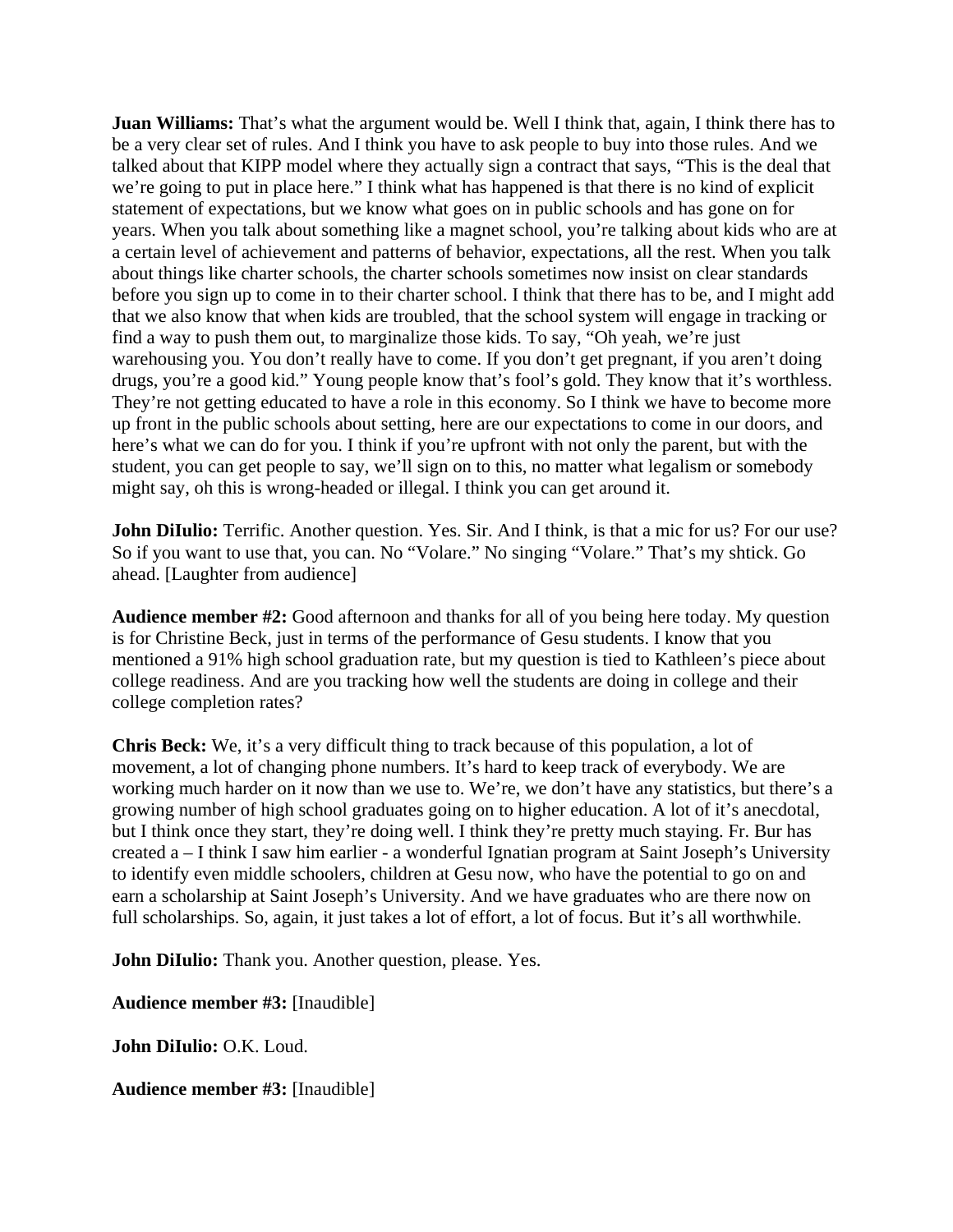**John DiIulio:** We've got a microphone right there if you want.

**Kathleen deLaski:** She doesn't want it. [Laughter from panel]

**John DiIulio:** That's alright. O.K.

**Audience member #3:** I went to Catholic school, so I was taught to be quiet, but I can be loud.

**John DiIulio:** That's it.

**Audience member #3:** My question is actually for Kathleen from the Sallie Mae Fund. I know that it seems you were successful in Washington D.C. giving scholarships, so are you going to go out to other cities then?

**Kathleen deLaski:** We have a lot of, we have several national scholarship programs that are geared towards different populations, but really are kind of focused on the populations that tend to be in inner cities, because our focus of scholarships is not for the top performers that are going to get full rides or get into those schools that have, you know like Princeton or Yale, that don't have even any, they don't need to have loans and that kind of thing. So our scholarships are focused on the middle, but people who have potential. We have scholarships that are earmarked for African Americans, Latinos, and then general unmet needs scholarships. We also did a specific, we helped start the CORE Philly program in Philadelphia, and we underwrote the administration of that for the first couple of years, and helped set up an endowment for that, so that's something we've done in Philadelphia.

**Audience member #3:** [Inaudible]

**Kathleen deLaski:** No, we don't have any K-12 scholarship programs.

**John DiIulio:** Has there ever been any discussion of a K-12 Sallie Mae, as it were?

**Kathleen deLaski:** Well, that's the experiment we did with the Archdiocese.

**John DiIulio:** Right. And what's, and so the bottom line so far from that experiment is?

**Kathleen deLaski:** That was not positive because of what I, we couldn't fund, you know it's harder for us to justify, you know, when we're putting all these dollars into excellent charter schools, it's hard to justify, you know, paying tuition bills for private schools, or parochial schools and that's…

**John DiIulio:** Come to Philly. We'll do it. We'll get it right. Believe you me. We'll get it done by next week. We'll get it done. [Laughter from audience]

**Win Churchill:** John, one thought that occurs to me in response to the question about tracking and also the scholarship question: our kids, when they get out of grade school, or middle school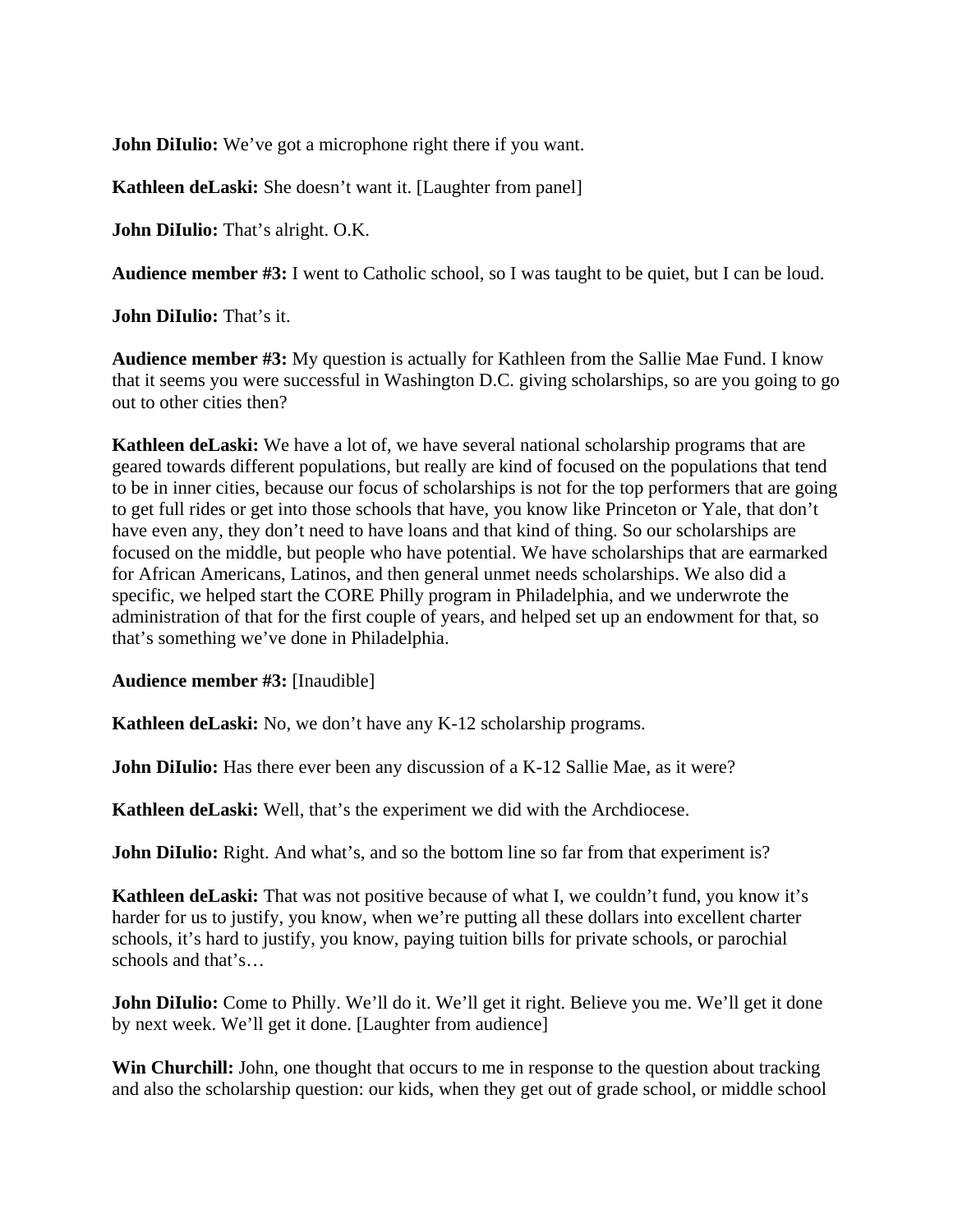in the case of the charter school, need scholarships very often to attend the high schools for which they are now qualified. OK? So the high schools themselves did not have sufficient scholarship money for our kids who are qualified to attend them. So we've taken it upon ourselves to try to look to that too and to build up funds that would provide scholarships for our graduates through high school. Hopefully, when they get to Princeton or Harvard, we're not going to need to be in that league, but this is another great need. So it's a matter of, you know, tracking somebody right through higher education basically, to finish the job as Juan was saying. You gotta keep your eye on it and finish the job and have a successful person. The other thing I would, a point that occurred to me is, we may have, particularly in the case of Gesu where we have open admissions, somebody that completes high school, and becomes, you know, a great police officer, a great firefighter, a great civil servant, you know, so higher education obviously is a boon for anybody that can get to it, but it's not the only thing, the only way in which we measure successful lives. So this really comes back to the character formation point. And the other point that occurred to me is, as a lawyer, you know, is ethics and morality are not unconstitutional. [Laughter from audience] We've got to remember this. [Applause from audience]

## **Chris Beck:** Amen.

**Win Churchill:** There's nothing in the Constitution, you know, the separation of church and state does not extend to ethics and morality, and you know, being good people, and so forth and so on. So it's not wrong for the public schools to be doing that as we do here. And you know, we define religion here in I think a very broad way that we've very proud of. As I mentioned earlier, most of our kids are not, you know, registered Catholic kids. In fact, it's quite the opposite. I think it's maybe fewer than 5% who are members of the Catholic Church in a formalistic way. So, and in our classrooms, this ethics and morality is embodied in the person that's standing up there. And, you know, whether or not they be Catholic, Presbyterian, Jewish, whatever it might be. So we feel that catholic with a small "c" – it's a big tent – and all the great religions have some very common strains that are all about being a good person. So there's no inconsistency and it's definitely not unconstitutional. I'm ready to write an opinion on that.

**John DiIulio:** Saw another hand over there. And I agree, I just want to say, we are a place and we can have a system where you don't need to believe in God, and we're happy to figure out exactly what the God you don't believe in expects of you. [Laughter from audience] Go ahead.

**Chris Beck:** Can we say goodbye to Juan?

**John DiIulio:** Before we have a question, Juan, you have to get out of here. You have to dodge Philly because your train is awaiting and we're going to make you late. Everybody stay. We've got a little more time for questions, but before Juan goes, lets give him a heartfelt thanks because…

[Applause from audience. Juan Williams exits.]

**John DiIulio:** Thank you so much. Yes. Question.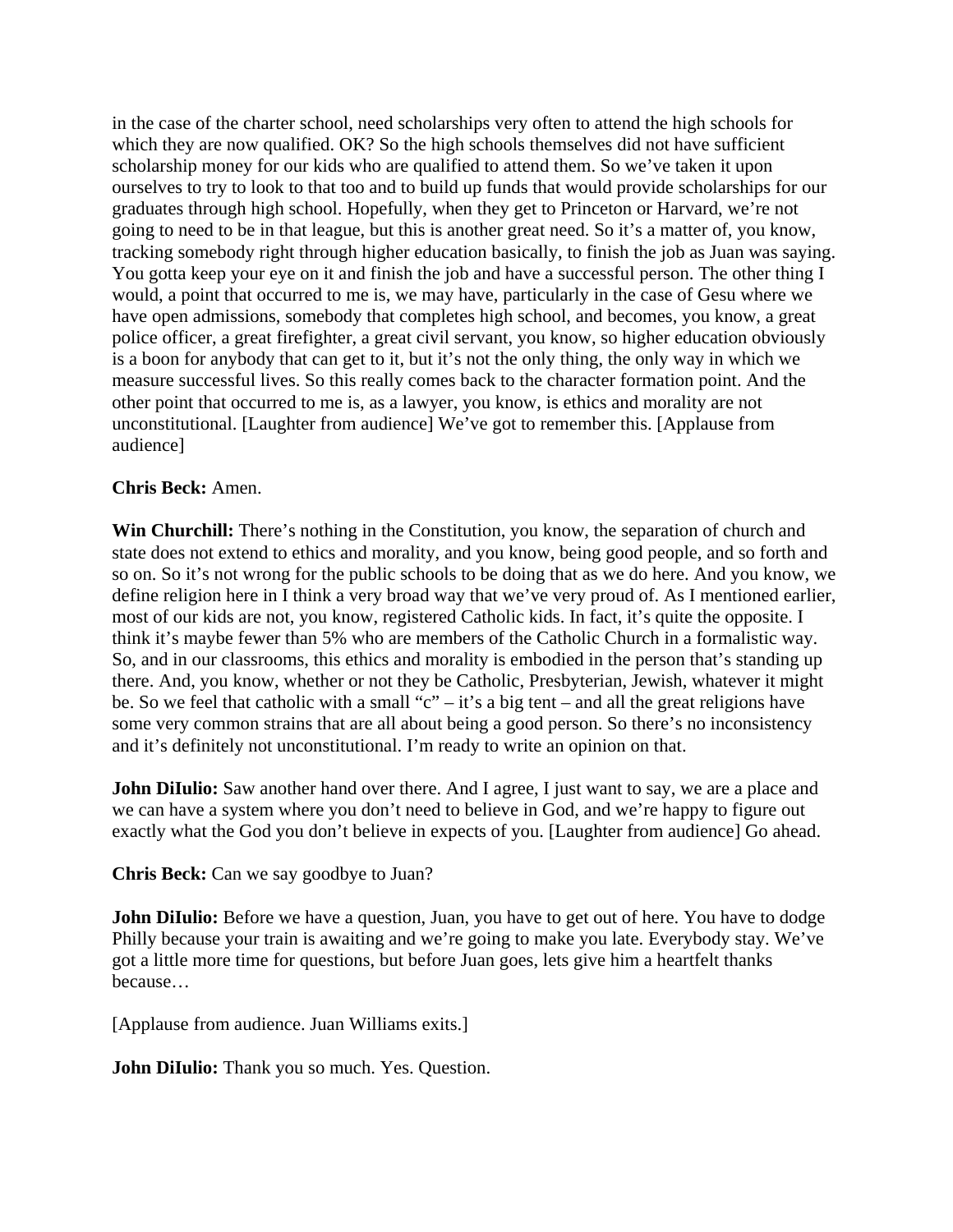**Audience Member #4:** Good afternoon. I'm a volunteer here and what really strikes me every time I enter the classroom is how thirsty the students are at Gesu for knowledge and for understanding data, historical fact, and things like that. And my plea is to the folks really from Washington D.C. especially, is how does one start a dialogue in the United States. For instance, I think the United States is very good at capitalism. We do that really well. At education, we sort of dumb that down and we consider it a little bit of an uncool enterprise. And what I'm searching in my own mind is to try to find how would one role model, if you will, education so that it's right up there with making money. Because we seem, as Americans we really like the whole idea of, we've hottened up to making money. Now we need to do the same thing to education. That's what I'm thinking.

**Jim Brown:** O.K. A couple things. I guess one of them is pay teachers more money. [Applause] from audience] It's interesting. Again harkening back to the time I spent in Harrisburg, we did substantially increase the amount of money that we were paying to teachers overall in Pennsylvania. But I do believe that there is a social contract between our society and teachers that is getting frayed. And I'll just give you one example: this whole issue of pensions. You know there's been a lot of moves to change the way that pension plans are done for public school teachers, and I guess private school teachers to some extent, the so-called defined benefit versus defined contribution plans. Not to get too esoteric, but if you want to have, as Win said, you know, smart cops and brave firefighters and highly skilled teachers who take their job and stay there, one of the ways you do it is by saying to them at the end, "Part of the deal is that we're going to take care of you once you retire." And I do think that there have been several public attempts to walk away from some of those obligations and we're very much opposed to that. The second thing that I would say, one of the things that I've noticed – I have a son who's now a junior in college and I employ a lot of kids who are 23 years old or just out of college – and there is a huge reservoir of people coming out of college who want to be volunteers, you know, Teach for America, Jesuit Volunteers, to the point that my 23-year-olds tell me that it is now harder to get into some of these volunteer programs like JVC or Teach for America than it is to get into law school. That mismatch is bizarre, the fact that we are not paying to support every one of these volunteer programs for everybody who wants to do it. And the point about teaching is that what they'll tell you in programs like City Year or Teach for America is you get a certain number of kids who come in and they figure they're going to be teachers for two years and then they're going to get their MBA, and they get hooked and 15 years later they're great teachers and they're still there. So I think one thing we can do is provide more financing both on federal and state levels for some of these programs that will get some of our best college graduates into teaching initially and then some of them will stay and they'll be some of the best teachers. If I just say one other thing about how to do this, and this is not so much addressed to the question, but it's addressed to the folks in the white shirts standing against the wall in the back [Gesu students]. [Laughter from audience] And it's this: one of the ways that we make a lot of these changes that we've been talking about is to have people from the Gesu School, African Americans, people from backgrounds like that, to be in the room when these decisions are being made. The way you do that is you get involved in public service. A frustration to me since I've been in Washington is the fact that the best African American graduates of Penn or Villanova or Howard are going into private industry and I can't afford to hire them. And then the ones who are not making it into college, I never see them. So we established in our office something called the Leon Sullivan Internship. And so here's a promise to the folks standing in the back: if you